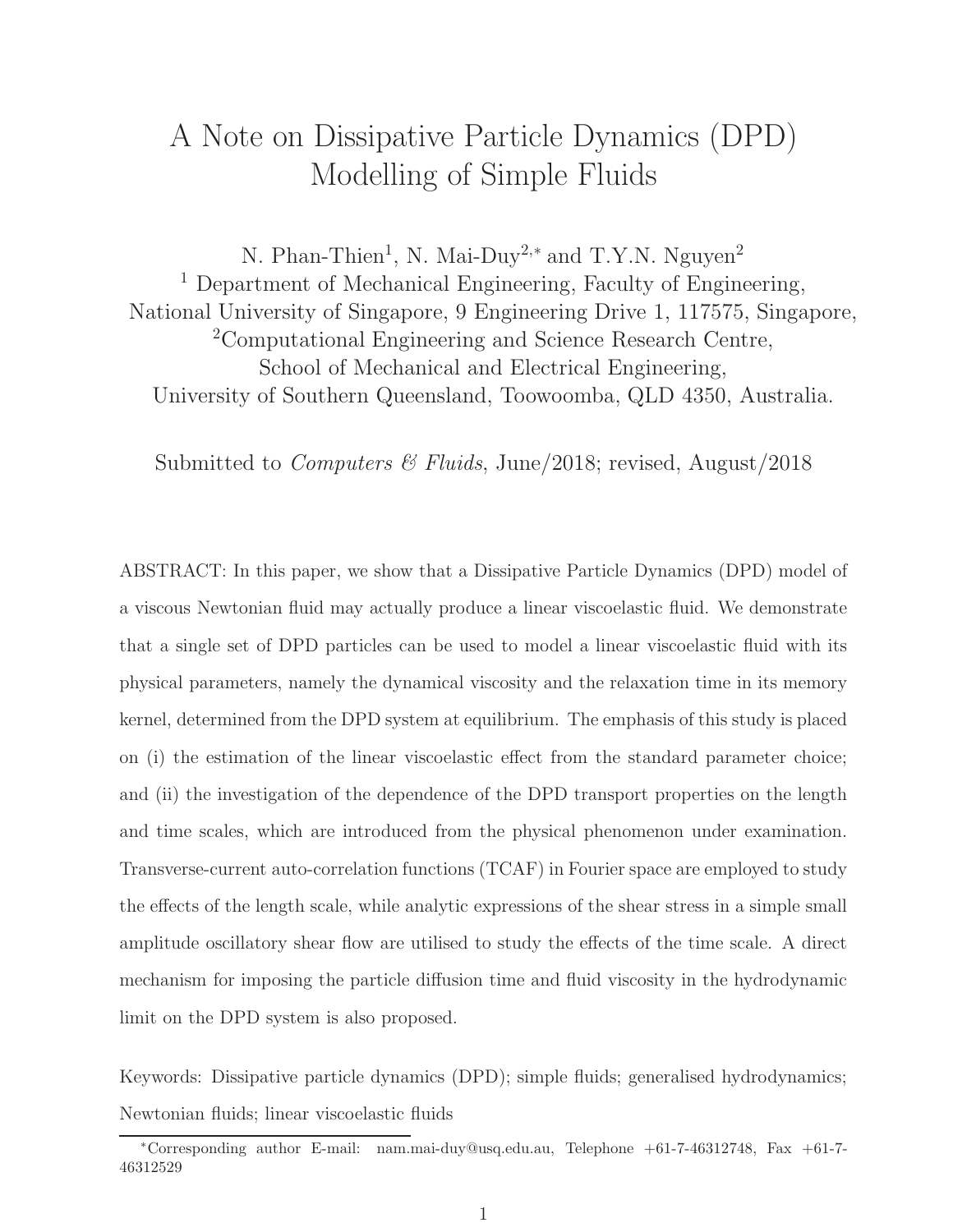## 1 Introduction

In the dissipative particle dynamics (DPD) (e.g.  $[1]$ ), the fluid is modelled by a system of particles undergoing their Newton 2nd law motions

$$
m_i \ddot{\mathbf{r}}_i = m_i \dot{\mathbf{v}}_i = \sum_{j=1, j \neq i}^N (\mathbf{F}_{ij,C} + \mathbf{F}_{ij,D} + \mathbf{F}_{ij,R}), \qquad (1)
$$

where N is the number of particles,  $m_i$ ,  $\mathbf{r}_i$  and  $\mathbf{v}_i$  the mass, position vector and velocity vector of a particle i, respectively, and  $\mathbf{F}_{ij,C}$ ,  $\mathbf{F}_{ij,D}$  and  $\mathbf{F}_{ij,R}$  the conservative, dissipative and random forces, respectively,

$$
\mathbf{F}_{ij,C} = a_{ij} w_C \mathbf{e}_{ij},\tag{2}
$$

$$
\mathbf{F}_{ij,D} = -\gamma w_D \mathbf{e}_{ij} \cdot \mathbf{v}_{ij} \mathbf{e}_{ij},\tag{3}
$$

$$
\mathbf{F}_{ij,R} = \sigma w_R \theta_{ij} \mathbf{e}_{ij}, \quad w_R = \sqrt{w_D}, \quad \sigma = \sqrt{2\gamma k_B T}, \tag{4}
$$

in which  $a_{ij}$ ,  $\gamma$  and  $\sigma$  are the amplitudes, and  $w_C$ ,  $w_D$  and  $w_R$ , the weighting functions, with  $\mathbf{e}_{ij} = \mathbf{r}_{ij}/r_{ij}$  the unit vector from particle j to particle  $i$  ( $\mathbf{r}_{ij} = \mathbf{r}_i - \mathbf{r}_j$ ,  $r_{ij} = |\mathbf{r}_{ij}|$ ),  **the relative velocity vector,**  $k_B T$  **the Boltzmann temperature and**  $\theta_{ij}$  **a Gaussian** white noise. It is noted that the characteristics of the random force are defined by the fluctuation-dissipation theorem. In practice, one usually employs the weighting functions of the form

$$
w_D = \left(1 - \frac{r}{r_c}\right)^s,\tag{5}
$$

$$
w_C = \left(1 - \frac{r}{r_c}\right),\tag{6}
$$

where s is a positive value  $(s = 2 \text{ and } s = 1/2$ : standard and modified values, respectively) and  $r_c$  the cut-off radius. The DPD input parameters include s,  $a_{ij}$ ,  $\sigma$ ,  $k_BT$ ,  $m$ ,  $r_c$  and the particle density n.

The DPD is thus a method of tracking particles in their motions, leading to the satisfaction of conservation equations (mass and momentum, or the Navier-Stokes [NS] equations) in the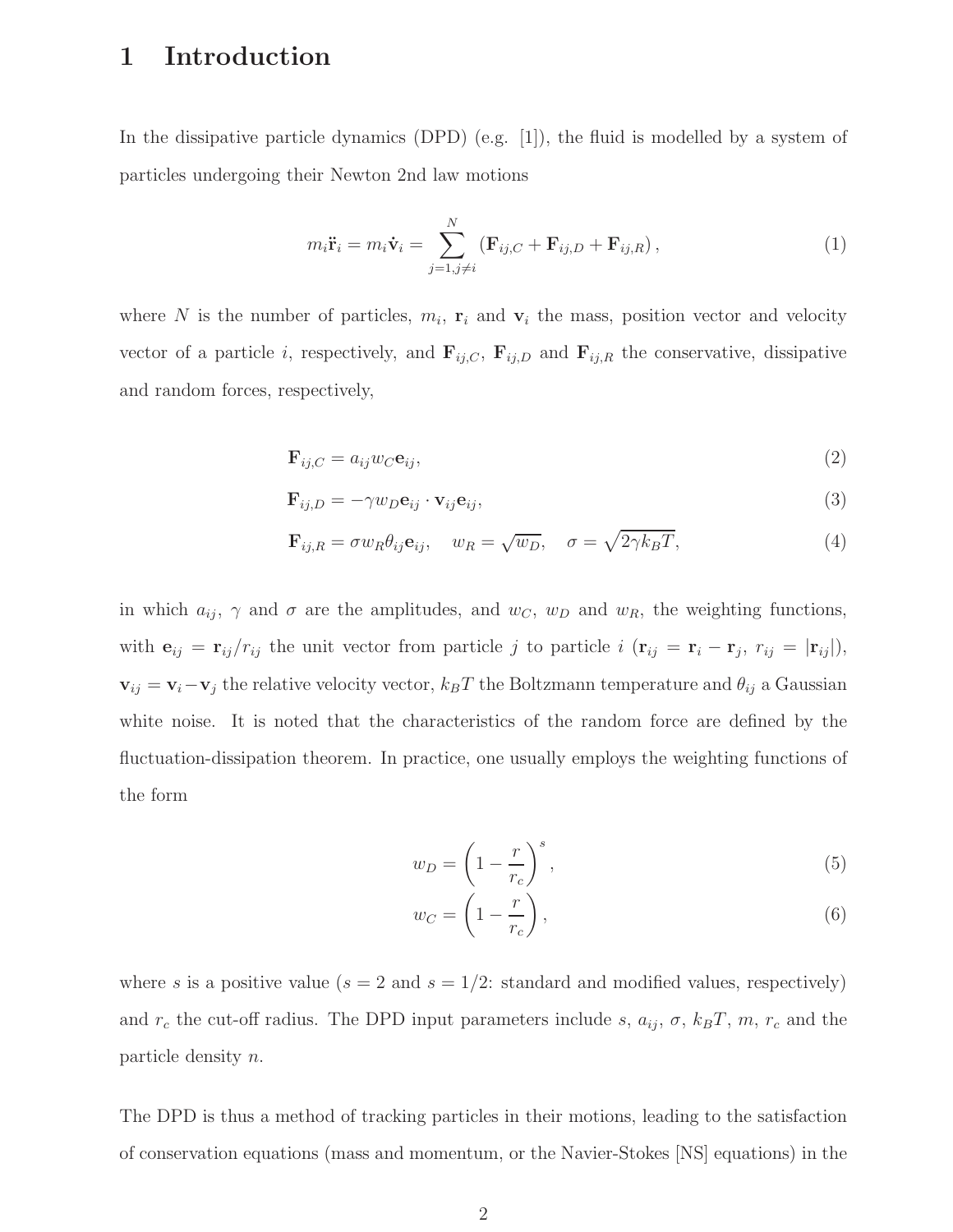mean - in that sense it is a bottom up approach to solving NS equations. It requires no prior specification of the constitutive relation for the fluid - the stress-strain rate relation is also obtained as a part of the solution procedure. It has been shown that, for preceding standard descriptions of the DPD interaction parameters, the DPD system is actually a Newtonian fluid on a long-time average [1]. In this work, we explore the generalised hydrodynamic regime of a DPD fluid that is defined by equations  $(1)-(6)$ , where typical length scales include the interaction range  $r_c$  and the dynamic correlation length  $l_0$  defined as  $l_0 = v_0 t_0$  in which  $v_0$  and  $t_0$  are, respectively, the typical thermal velocity and collision time (or kinetic time) [1]

$$
v_0 = \sqrt{\frac{k_B T}{m}},\tag{7}
$$

$$
t_0 = \frac{1}{\omega_0}, \quad \omega_0 = \frac{n [w_D] \gamma}{3m}, \quad [w_D] = 4\pi r_c^3 \left[ \frac{1}{1+s} - \frac{2}{2+s} + \frac{1}{3+s} \right]. \tag{8}
$$

The classification of dynamic regimes in DPD can be based on the two length scales,  $r_c$  and  $l_0$ : "particle" regime when  $r_c < l_0$  and "collective" regime when  $r_c > l_0$ . In this work, the focus is on a collective regime. Note that if one takes  $n = \{3, 4\}$ ,  $r_c = 1$ ,  $m = 1$ ,  $\sigma = 3$  and  $k_BT = 1$  (commonly used input values), then the above estimates yield  $l_0 = \{0.5305, 0.3979\}$ for  $s = 2$  (standard DPD fluids) and  $l_0 = \{0.1161, 0.087\}$  for  $s = 1/2$  (modified DPD fluids), all less than  $r_c = 1$ .

Let  $\lambda$  be the wavelength  $(k = 2\pi/\lambda)$  is the wave number) of a perturbation in the hydrodynamics, which can be regarded as the length scale on which the physical phenomena under examination occur. On the other hand, the correlation length  $l_0$  forms a scale on which the DPD transport coefficients are defined. As  $k \to 0$  and the observation time scale is large, the system behaves like a continuum (the NS equations/hydrodynamics limit). At finite  $k$ , the system can be described by a linearised form of the NS equations, where local deviations of the macroscopic variables (the number density and momentum density) from their average values are assumed to be small. As discussed in [2], a standard hydrodynamic regime occurs on the range  $l_0 < r_c < \lambda$  while a mesoscopic hydrodynamic regime on  $l_0 < \lambda < r_c$ . In addition, there is a smooth transition between these two hydrodynamic regimes, which occurs at about  $k_c = 2\pi/r_c$ . The generalised hydrodynamics cover both the standard and the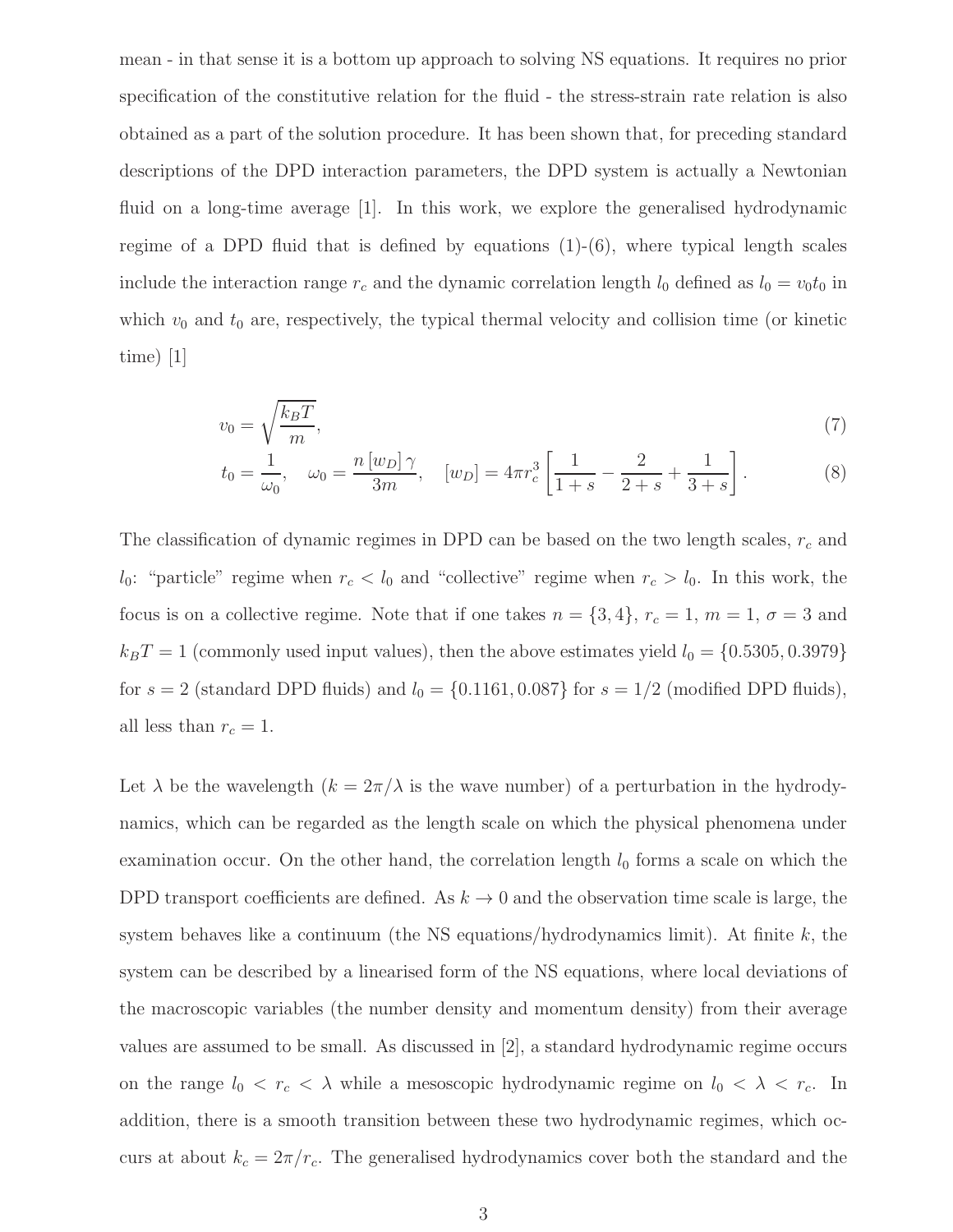mesoscopic hydrodynamics and thus can be probed by considering linearised NS equations induced by perturbations. The transport coefficients are now functions of  $k$ , and their values at  $k = 0$  can be estimated through extrapolation. The regime of generalised hydrodynamics is particularly relevant in the simulation of complex fluids such as colloidal suspensions. In practice, an effective way to predict the DPD transport coefficients over a wide range of  $k$ is to employ the transverse-current autocorrelation functions (TCAF) in Fourier space [1,2].

Let  $\omega$  be a characteristic frequency  $(T = 1/\omega)$  is a characteristic time). Assume that our (non-Newtonian) fluid in question has a characteristic time scale  $\lambda_t$ . If  $T \gg \lambda_t$ , the observation time scale is large and the material responds like a fluid; otherwise, one may have a solid-like response. For a linear viscoelastic fluid, the stress at the current time is dependent not only on the current strain rate but also the past strain rate; in 1D,

$$
\sigma(t) = \int_{\gamma(-\infty)}^{\gamma(t)} G(t - t') d\gamma(t') = \int_{-\infty}^{t} G(t - t') \dot{\gamma} dt',
$$
\n(9)

where  $\dot{\gamma}$  is the shear rate ( $\gamma$  is the shear strain) and G is a decreasing function of time, the relaxation modulus. In the case of a simple shear flow, the stress analysis can be done in an exact manner. One can utilise its analytic solution to examine the effects of the frequency on the DPD transport properties.

One particular concern here is how to make a direct link between the fluid physical parameters and the (input) DPD parameters. We attempt to derive, by means of kinetic theory [1] and by using generalised forms of the dissipative weighting function, the relation between the particle diffusion time and the viscosity of the fluid (at the hydrodynamic limit), and the DPD parameters. The resultant analytic expressions allow one to specify these two physical parameters as the input parameters.

The remainder of the paper is organised as follows. In Sections 2 and 3, brief reviews of TCAF and analytic expressions of the shear stress in a simple small amplitude oscillatory shear flow are respectively given. In Section 4, we investigate the dependence of the DPD transport properties on the length scale and time scale on which the physical phenomena occur. In Section 5, we discuss how to impose the particle diffusion time and the viscosity in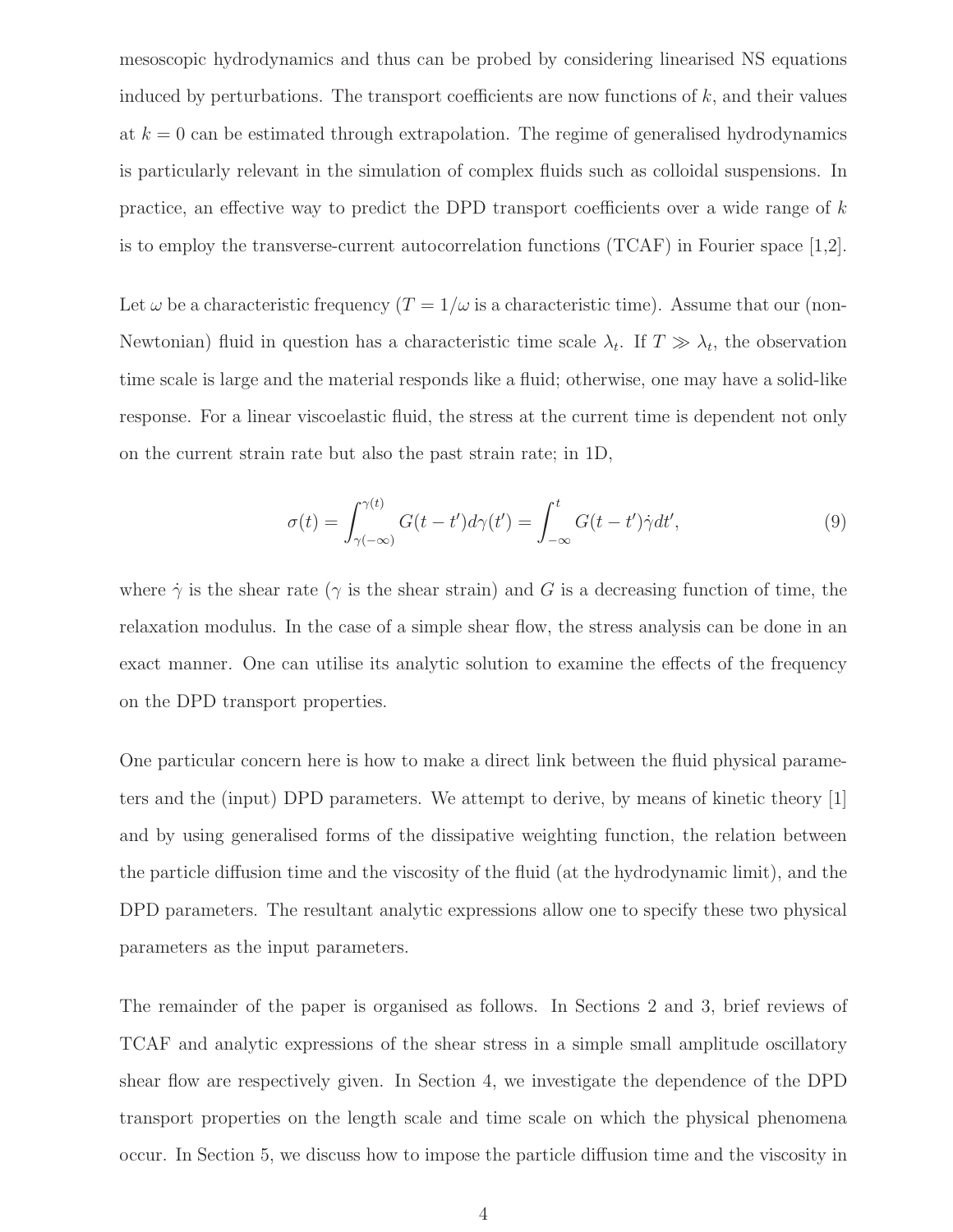the hydrodynamic limit on the DPD system, and quantify the linear viscoelastic effect from the standard parameter choice. Numerical experiments are presented in Section 6. Section 7 provides some concluding remarks.

## 2 Time current autocorrelation functions

The current density is given by

$$
\mathbf{j}(\mathbf{r},t) = \sum_{j=1}^{N} \mathbf{v}_j \delta(\mathbf{r} - \mathbf{r}_j(t)),
$$
\n(10)

where  $N$  is the number of particles and subscripts  $j$  denote particle number. Since there is no overall motion,  $\langle \mathbf{j}(\mathbf{r}, t) \rangle = 0 \langle \langle \cdot \rangle$  denoted the average operation). Note that  $\mathbf{j}(\mathbf{r}, t)$ is the macroscopic (hydrodynamic) variable and v the microscopic variable. The Fourier transformation of (10) is

$$
\mathbf{J}(\mathbf{k},t) = \int d\mathbf{r} \exp(i\mathbf{k}\cdot\mathbf{r})\mathbf{j}(\mathbf{r},t) = \sum_{j} \mathbf{v}_{j}(t) \exp(i\mathbf{k}\cdot\mathbf{r}_{j}(t)).
$$
 (11)

The spatial correlation function is defined as [3,4]

$$
C_{\alpha\beta}(\mathbf{k},t) = \frac{k^2}{N} \langle J_{\alpha}(-\mathbf{k},0)J_{\beta}(\mathbf{k},t) \rangle,
$$
\n(12)

where  $\alpha$  and  $\beta$  denote Cartesian indices.

For an isotropic fluid, the correlation function  $(12)$  depends only on the magnitude of **k** and one can decompose it into the longitudinal  $(\mathbf{r})$  and transverse  $(\mathbf{r})$  components relative to **k** as

$$
C_{\alpha\beta}(k,t) = \frac{k_{\alpha}k_{\beta}}{k^2}C_{\parallel}(k,t) + \left(\delta_{\alpha\beta} - \frac{k_{\alpha}k_{\beta}}{k^2}\right)C_{\perp}(k,t),\tag{13}
$$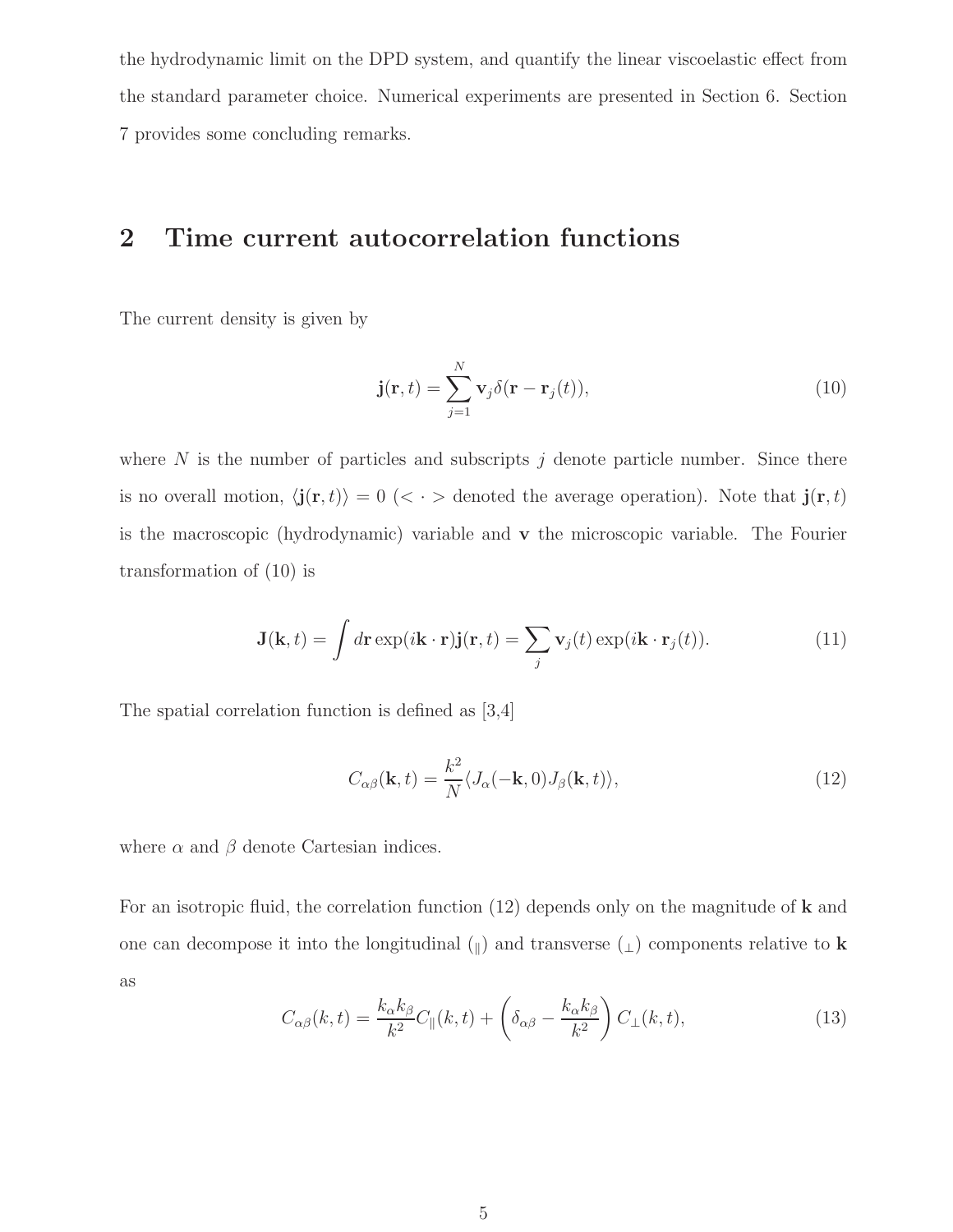where  $\delta_{\alpha\beta}$  is the Kronecker delta, and

$$
C_{\perp}(k,t) = \frac{k^2}{N} \langle J_{\perp}(-\mathbf{k},0) J_{\perp}(\mathbf{k},t) \rangle, \tag{14}
$$

$$
C_{\parallel}(k,t) = \frac{k^2}{N} \langle J_{\parallel}(-\mathbf{k},0)J_{\parallel}(\mathbf{k},t) \rangle.
$$
 (15)

# 3 Analytic solutions for simple shear flows of linear viscoelastic fluids

Here we recall some terminologies by considering a small amplitude oscillatory shear flow of a viscoelastic fluid. The flow is generated between two parallel plates separated by a distance h. The bottom plate is fixed while the top plate is sinusoidally displaced by  $\delta \sin(\omega t)$  with  $\delta \ll h$  being the small amplitude displacement in the x direction. The top plate velocity is

$$
U(t) = \delta\omega\cos\omega t. \tag{16}
$$

The shear rate and the shear strain experienced by the fluid are, respectively,

$$
\dot{\gamma}(t) = \frac{\delta}{h}\omega\cos\omega t = \dot{\gamma}_0\cos\omega t,\tag{17}
$$

$$
\gamma(t) = \frac{\delta}{h} \sin \omega t = \gamma_0 \sin \omega t, \quad \gamma_0 = \frac{\delta}{h} \ll 1, \quad \dot{\gamma}_0 = \omega \gamma_0. \tag{18}
$$

For a linear viscoelastic fluid at any arbitrary amplitude  $\delta$ , or for any viscoelastic fluid at a small enough amplitude  $\delta$ , the only non-zero component of the stress is the shear stress

$$
\tau_{xy} = \int_{-\infty}^{t} G(t - t') \frac{\partial u_x(y, t')}{\partial y} dt' = \int_{-\infty}^{t} G(t - t') \dot{\gamma}_0 \cos \omega t' dt',
$$
  
\n
$$
= \int_{0}^{\infty} \dot{\gamma}_0 G(s) \cos \omega (t - s) ds,
$$
  
\n
$$
= \int_{0}^{\infty} \dot{\gamma}_0 G(s) [\cos \omega t \cos \omega s + \sin \omega t \sin \omega s] ds,
$$
  
\n
$$
= G'(\omega) \gamma_0 \sin \omega t + \eta'(\omega) \dot{\gamma}_0 \cos \omega t,
$$
  
\n
$$
= G'(\omega) \gamma + \eta'(\omega) \dot{\gamma} = \text{elastic part} + \text{viscous part},
$$
\n(19)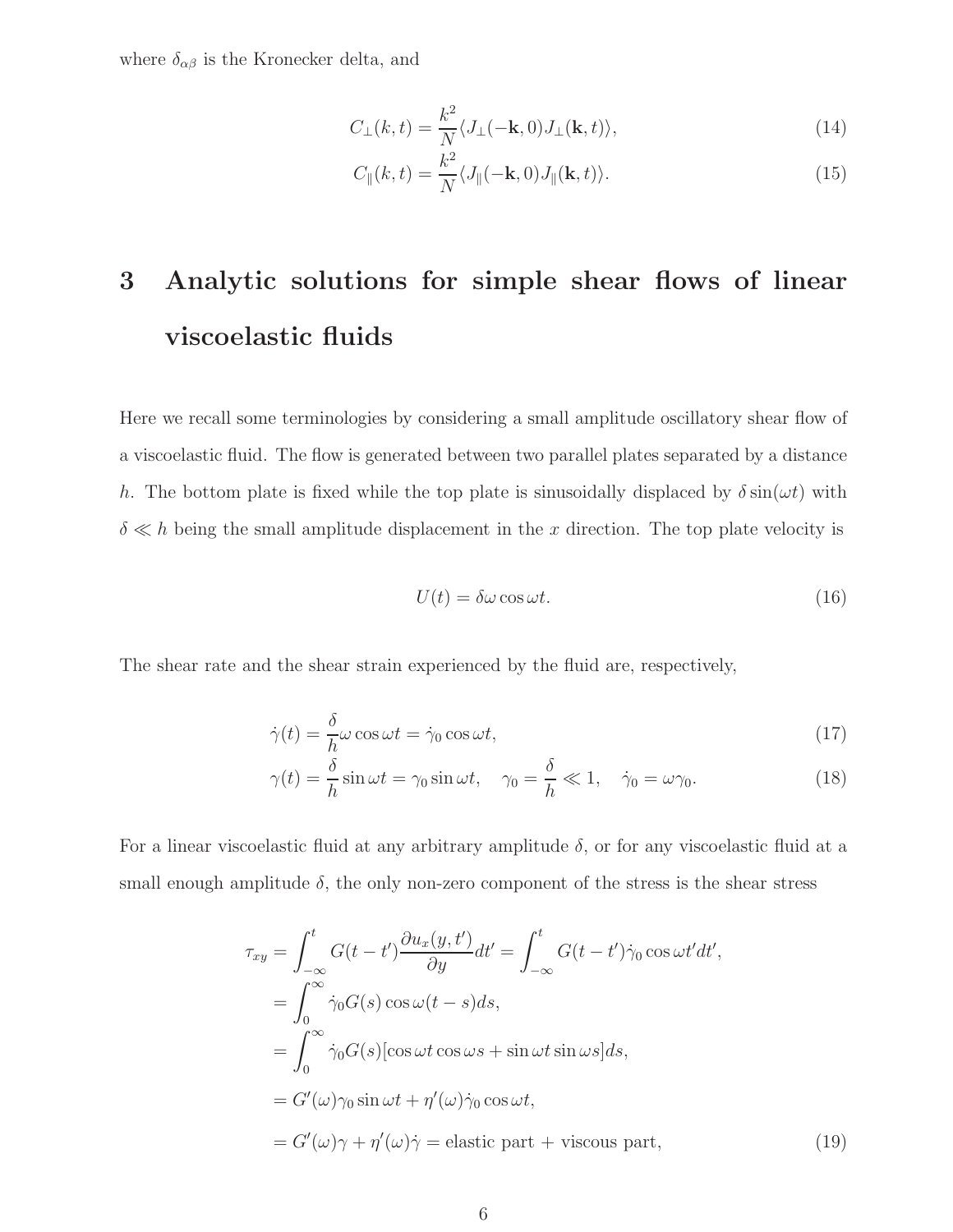where  $G'(\omega)$  is the storage modulus and  $\eta'(\omega)$  is dynamic viscosity; they are related to the relaxation modulus  $G(t)$  by

$$
G'(\omega) = \int_0^\infty \omega G(s) \sin(\omega s) ds,
$$
\n(20)

$$
\eta'(\omega) = \int_0^\infty G(s) \cos(\omega s) ds.
$$
\n(21)

By rewriting (19) as

$$
\tau_{xy} = G'(\omega)\gamma_0 \sin \omega t + \eta'(\omega)\dot{\gamma}_0 \sin(\frac{\pi}{2} + \omega t), \qquad (22)
$$

the shear stress is shown to have the same phase as the applied strain for the elastic part, but  $\pi/2$ ) out of phase from the applied strain for the viscous part. All of the foregoing are familiar results in continuum mechanics (e.g. [5]).

## 4 Generalised DPD transport coefficients

The conservation laws for the mass density  $\rho(\mathbf{r},t)$  and momentum density  $m\mathbf{u}(\mathbf{r},t)$  in the continuum description read

$$
\frac{\partial \rho(\mathbf{r},t)}{\partial t} + \nabla \cdot (\rho(\mathbf{r},t)\mathbf{u}(\mathbf{r},t)) = 0,\tag{23}
$$

$$
\frac{\partial}{\partial t}\rho(\mathbf{r},t)\mathbf{u}(\mathbf{r},t) + \mathbf{u}(\mathbf{r},t) \cdot \nabla \left( \rho(\mathbf{r},t)\mathbf{u}(\mathbf{r},t) \right) + \nabla \cdot \boldsymbol{\sigma}(\mathbf{r},t) = \mathbf{0},\tag{24}
$$

where  $\sigma$  is a stress tensor.

#### 4.1 Newtonian fluids

In this case, the stress tensor is given by

$$
\sigma_{\alpha\beta}(\mathbf{r},t) = \delta_{\alpha\beta}p(\mathbf{r},t) - \eta \left(\frac{\partial u_{\alpha}(\mathbf{r},t)}{\partial r_{\beta}} + \frac{\partial u_{\beta}(\mathbf{r},t)}{\partial r_{\alpha}}\right) - \delta_{\alpha\beta}\nabla \cdot \mathbf{u}(\mathbf{r},t) \left(\eta_{B} - \frac{2}{3}\eta\right),\tag{25}
$$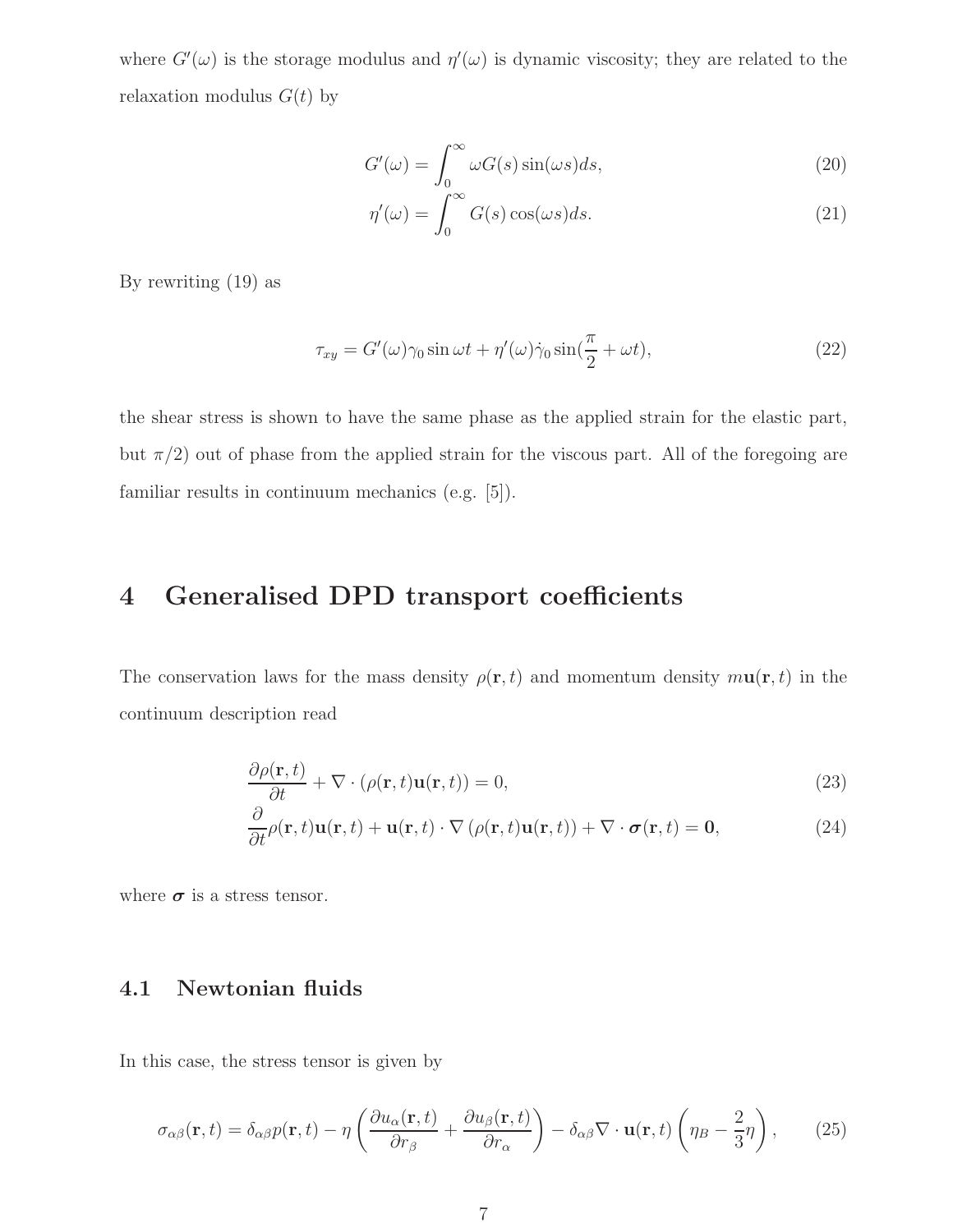where p is the local pressure,  $\eta$  the shear viscosity and  $\eta_B$  the bulk viscosity.

Without applied external forces, one has  $\langle \mathbf{u}(\mathbf{r}, t) \rangle = 0$ . Assume that local deviations of the hydrodynamic variables from their average values are small, the variables in (23), (24) and  $(25)$  can be expressed as [3,4]

$$
n(\mathbf{r},t) = n + \delta n(\mathbf{r},t) \approx n,\tag{26}
$$

$$
\mathbf{u}(\mathbf{r},t) = \langle \mathbf{u}(\mathbf{r},t) \rangle + \delta \mathbf{u}(\mathbf{r},t) = \delta \mathbf{u}(\mathbf{r},t), \qquad (27)
$$

$$
\rho \mathbf{u}(\mathbf{r},t) = m(n + \delta n(\mathbf{r},t)) \left( \langle \mathbf{u}(\mathbf{r},t) \rangle + \delta \mathbf{u}(\mathbf{r},t) \right) \approx mn \delta \mathbf{u}(\mathbf{r},t) = mn \mathbf{u}(\mathbf{r},t) = \rho \mathbf{j}(\mathbf{r},t), \quad (28)
$$

where high-order terms have been ignored and  $n$  is the equilibrium number density of the system. At equilibrium, the variables  $\langle \delta n(\mathbf{r}, t) \rangle$  and  $\langle \delta \mathbf{u}(\mathbf{r}, t) \rangle$  disappear.

Making use of  $(25)$  and  $(26)-(28)$ , the conservation equations  $(23)$  and  $(24)$  reduce to the following linear form of the Navier-Stokes equation

$$
\frac{\partial \delta \rho(\mathbf{r}, t)}{\partial t} + \nabla \cdot \rho \mathbf{j}(\mathbf{r}, t) = 0,\tag{29}
$$

$$
\frac{\partial \mathbf{j}(\mathbf{r},t)}{\partial t} + \frac{1}{\rho} \nabla p(\mathbf{r},t) - \frac{\eta}{\rho} \nabla^2 \mathbf{j}(\mathbf{r},t) - \frac{1}{\rho} \left( \eta_B + \frac{1}{3} \eta \right) \nabla \nabla \cdot \mathbf{j}(\mathbf{r},t) = \mathbf{0}.
$$
 (30)

In Fourier space, they become

$$
\frac{\partial \delta \rho(\mathbf{k}, t)}{\partial t} + i\mathbf{k} \cdot \rho \mathbf{J}(\mathbf{k}, t) = 0, \tag{31}
$$

$$
\frac{\partial \mathbf{J}(\mathbf{k},t)}{\partial t} + ic^2 \rho(\mathbf{k},t)\mathbf{k} + \frac{\eta_k k^2}{\rho} \mathbf{J}(\mathbf{k},t) + \frac{1}{\rho} \left(\frac{4\eta_k}{3} + \eta_B\right) \mathbf{k}\mathbf{k} \cdot \mathbf{J}(\mathbf{k},t) = \mathbf{0},\tag{32}
$$

where  $c$  is the isothermal sound speed, and the viscosity becomes a function of the wave number, denoted by  $\eta_k$ .

For the shear viscosity, one only needs to consider the transverse component of the current density. Equation (32) reduces to

$$
\frac{\partial J_{\perp}(\mathbf{k},t)}{\partial t} + \frac{\eta_k k^2}{\rho} J_{\perp}(\mathbf{k},t) = 0.
$$
\n(33)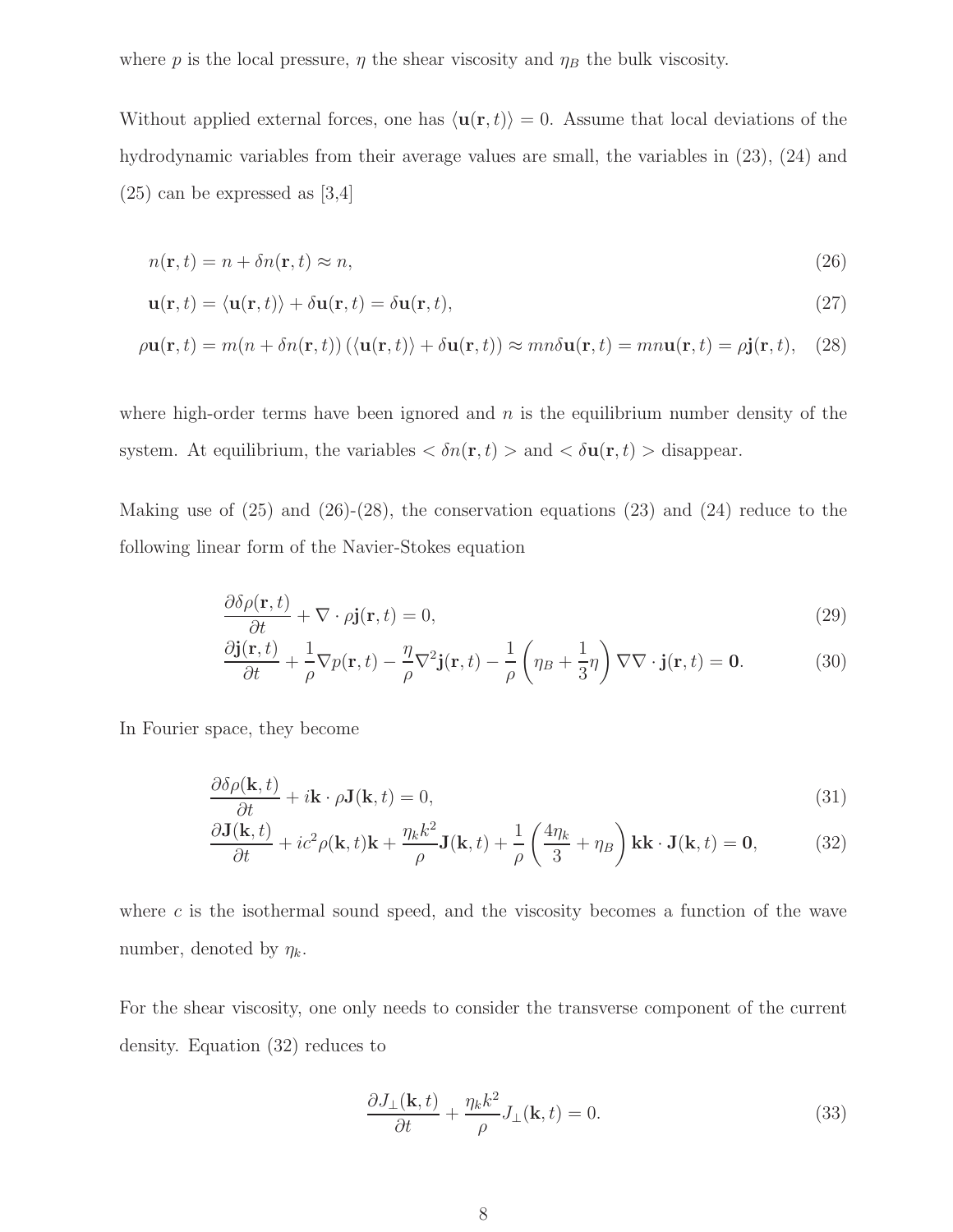Note that equations (29)-(32) and (33) are valid for slow variations of the hydrodynamic dynamic variables only.

Multiplying both sides of (33) with  $J_{\perp}(-\mathbf{k}, t)$  and then averaging,

$$
\frac{\partial}{\partial t}C_{\perp}(k,t) + \frac{\eta_k k^2}{\rho}C_{\perp}(k,t) = 0,\tag{34}
$$

whose solution is

$$
\frac{C_{\perp}(k,t)}{C_{\perp}(k,0)} = \exp\left[-\frac{\eta_k k^2 t}{\rho}\right],\tag{35}
$$

from which the viscosity in the Fourier-transformed space can be estimated from equilibrium correlation function data. With this approximation, the observation time scale is assumed to be large. The stress approximations, which involve an additional characteristic time scale, are discussed in next section.

#### 4.2 Linear viscoelastic fluids

The stress tensor for a linear viscoelastic fluid takes the form

$$
\sigma_{\alpha\beta}(\mathbf{r},t) = \int_{-\infty}^{t} dt' G(t-t') \left( \frac{\partial u_{\alpha}(\mathbf{r},t')}{\partial r_{\beta}} + \frac{\partial u_{\beta}(\mathbf{r},t')}{\partial r_{\alpha}} \right), \tag{36}
$$

where  $G(t)$  is the relaxation modulus, a decreasing function of time. The stress at the current time is thus dependent on both the current and past strain rates. It can be seen that, (i) the contribution of a strain rate at the distant past is weighted by the memory relaxation modulus and is less than that of a more recent strain rate (i.e. the concept of fading memory); and (ii) when the memory function is chosen as a Dirac delta function (i.e.  $G(t - t') = \eta \delta(t - t')$ , a Newtonian fluid is recovered.

Here, we consider a simple relaxation modulus (the Maxwell relaxation modulus)

$$
G(t - t') = \frac{\eta}{\tau} \exp\left(-\frac{t - t'}{\tau}\right),\tag{37}
$$

where  $\tau$  is a Maxwell relaxation time/decay constant. A fit to the equilibrium normalised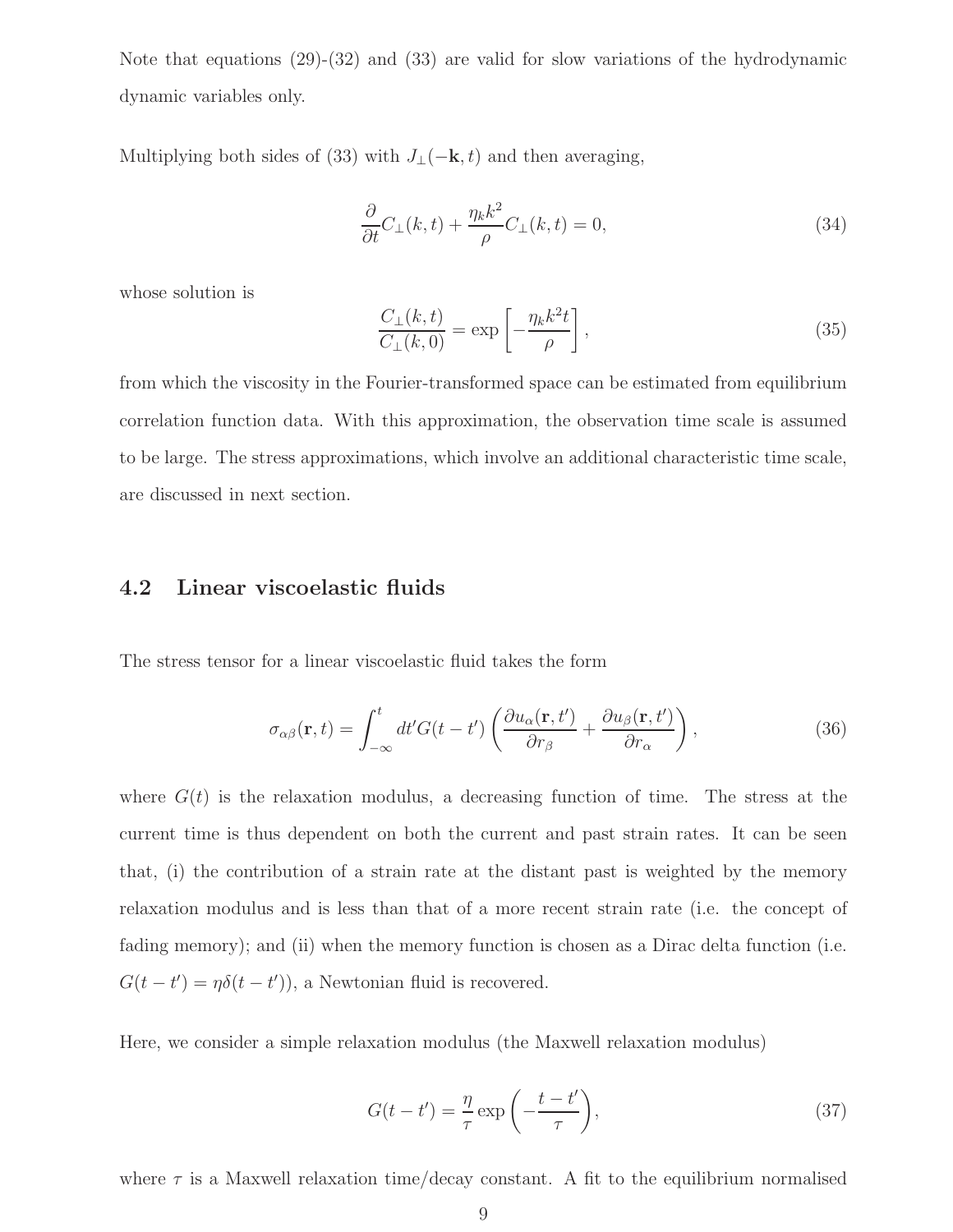$C_{\perp}(k, t)$  data is now described as a function of not only the viscosity  $\eta$  but also the decay constant of the memory function,  $\tau$ . From continuum mechanics, a plane wave given by  $\mathbf{u} = (u_0 \cos ky, 0, 0)$  will decay according to

$$
\frac{\partial u_x(y,t)}{\partial t} = \frac{\eta}{\tau \rho} \int_0^t dt' \exp\left(-\frac{t-t'}{\tau}\right) \frac{\partial^2 u_x(y,t')}{\partial y^2},\tag{38}
$$

which can be derived from the NS equations. An exact solution to (38) is

$$
u_x(y,t) = u_0 \exp(-\frac{t}{2\tau}) \left(\cosh\frac{\Omega t}{2\tau} + \frac{1}{\Omega}\sinh\frac{\Omega t}{2\tau}\right)\cos ky,\tag{39}
$$

where

$$
\Omega = \sqrt{1 - 4\frac{\tau \eta k^2}{\rho}}.\tag{40}
$$

On the other hand, from a DPD point of view and without an initial plane wave applied, thermal fluctuations still occur in a system at a given temperature. Since the response of the system to internal fluctuations is the same as to external perturbations, one can link the TCAF to (39), resulting in [6]

$$
\frac{C_{\perp}(k,t)}{C_{\perp}(k,0)} = \exp(-\frac{t}{2\tau_k}) \left( \cosh \frac{\Omega_k t}{2\tau_k} + \frac{1}{\Omega_k} \sinh \frac{\Omega_k t}{2\tau_k} \right),\tag{41}
$$

where  $\tau_k = \tau(k)$  and  $\Omega_k$  is defined as in (40) with  $\tau = \tau_k$  and  $\eta = \eta_k$ . This model involves two fitting parameters, namely the decay time  $\tau_k$  and the dynamical viscosity  $\eta_k$ . Alternatively, as discussed in [7], the two fitting parameters can be chosen as the decay times of the memory function  $(\tau_k)$  and TCAF  $(\tau_k^*)$ , and the fitting model is also shown to be in the form of (41) with  $\Omega_k$  being defined as  $\Omega_k^2 = (1/2\tau_k)^2 - (1/\tau_k \tau_k^*)^2$  and the relation between the viscosity and the decay time of TCAF as  $\eta_k = \rho/k^2 \tau_k^*$ .

For each value of  $k$ , we fit the model  $(41)$  to the equilibrium correlation function data. To examine the dependence of the DPD transport properties on the frequency  $\omega$ , we now utilise analytical expressions of the shear stress in a simple oscillatory flow with a small applied strain. Using (20) and (21), the coefficients in the strain,  $G'(\omega)$ , the storage modulus, and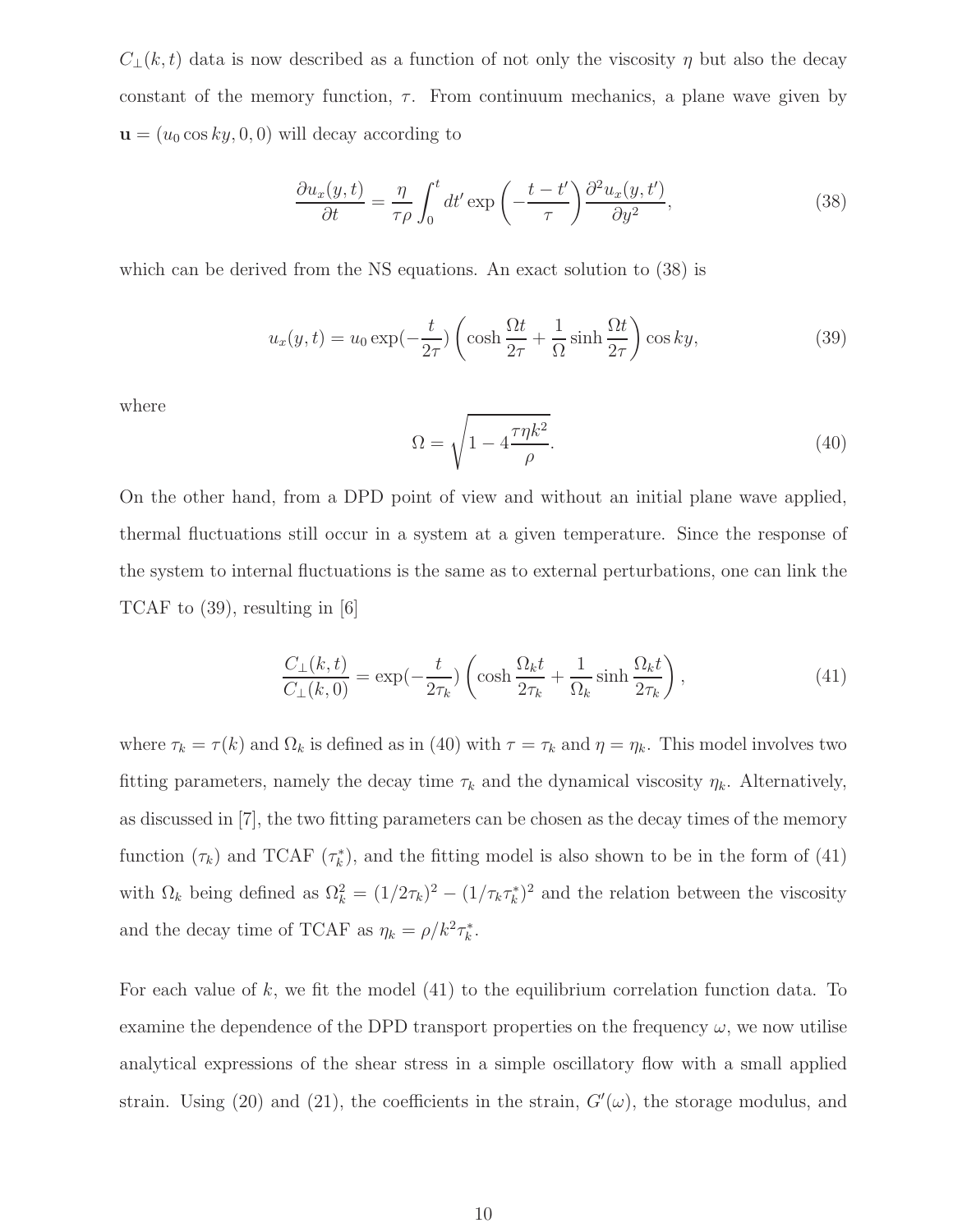in the strain rate,  $\eta'(\omega)$ , the dynamic viscosity are computed as

$$
G'(\omega) = \int_0^\infty \omega G(s) \sin(\omega s) ds = \int_0^\infty \omega \frac{\eta_k}{\tau_k} \exp\left(-\frac{s}{\tau_k}\right) \sin(\omega s) ds = \frac{\eta_k \omega^2 \tau_k}{\omega^2 \tau_k^2 + 1},\tag{42}
$$

$$
\eta'(\omega) = \int_0^\infty G(s) \cos(\omega s) ds = \int_0^\infty \frac{\eta_k}{\tau_k} \exp\left(-\frac{s}{\tau_k}\right) \cos(\omega s) ds = \frac{\eta_k}{\tau_k^2 \omega^2 + 1},\tag{43}
$$

where  $s = t - t'$ . With the storage modulus and shear viscosity being functions of the frequency, one now has an effective mechanism for investigating the response of the DPD system: purely viscous ( $\omega \to 0$ ), purely elastic ( $\omega \to \infty$ ) and viscoelastic (intermediate values of  $\omega$ ).

It can be seen from (42) and (43) that

$$
G'(\omega) \to 0 \text{ and } \eta'(\omega) \to \eta_k \text{ as } \omega \to 0,
$$
\n(44)

$$
G'(\omega) \to \frac{\eta_k}{\tau_k} \text{ and } \eta'(\omega) \to 0 \text{ as } \omega \to \infty.
$$
 (45)

## 5 Imposition of fluid properties

One main drawback of the classical DPD formulation is that there is no direct link between the DPD input parameters and the macroscopic properties of the fluid. Here, we show that it is possible to directly impose the particle diffusion time and the viscosity of the fluid in the hydrodynamic limit on the DPD system with the dissipative weighting function of a generalised form, i.e.  $w_D = (1 - r/r_c)^s$ .

The viscosity of the fluid,  $\eta$ , can be specified as an input parameter by enforcing the following constraint [8,9]

$$
\eta = \frac{\gamma n^2 [R^2 w_D]_R}{30} = \frac{\gamma n^2}{30} \frac{96\pi r_c^5}{(s+1)(s+2)(s+3)(s+4)(s+5)},\tag{46}
$$

where right hand is the dissipative part of the total viscosity by the kinetic theory [1]. This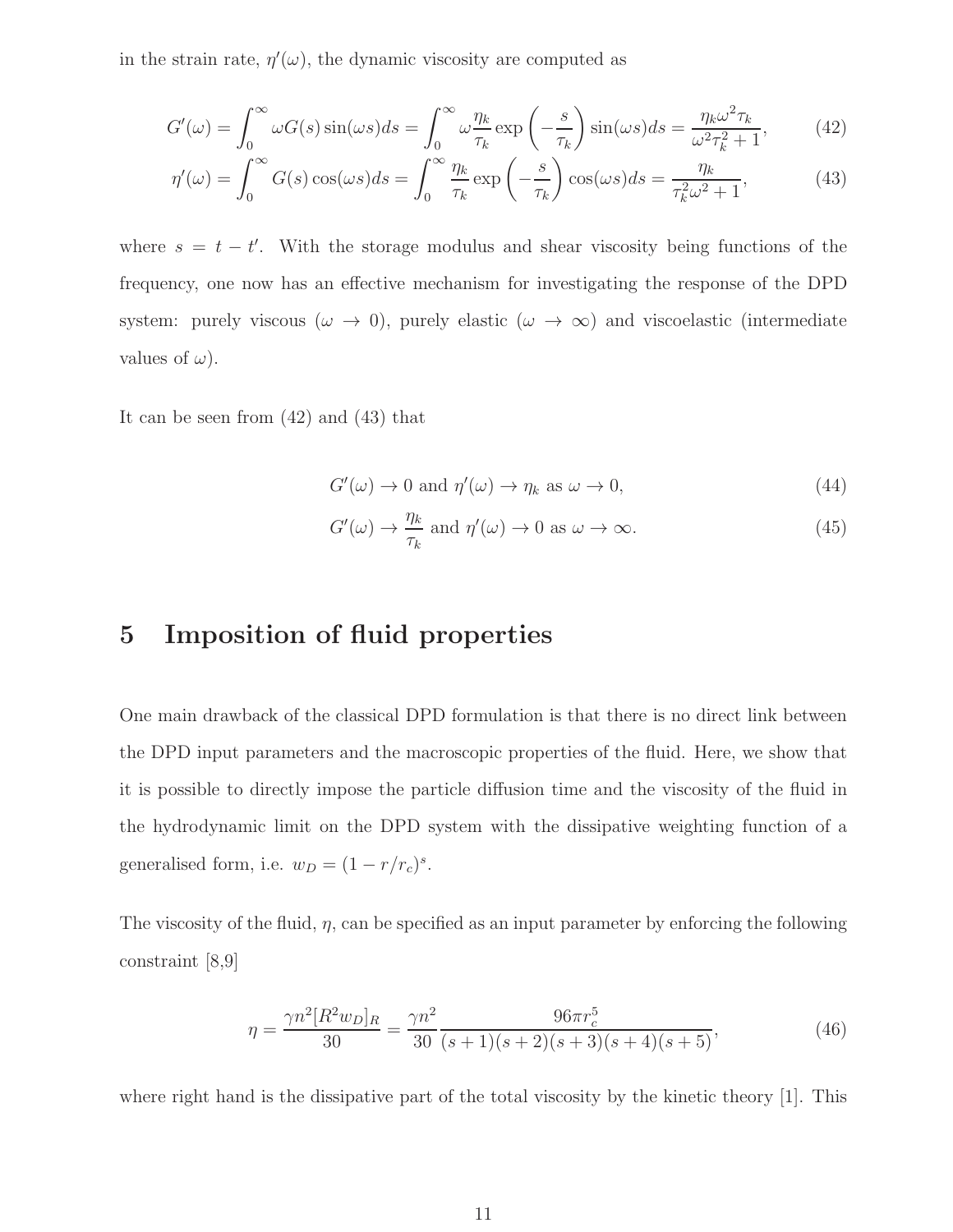equation can be solved for the DPD parameter  $\gamma$ ,

$$
\gamma = \frac{5\eta(s+1)(s+2)(s+3)(s+4)(s+5)}{16\pi n^2 r_c^5},\tag{47}
$$

which is equation (44) in [9].

The particle diffusion time can be defined as the time taken by the particle to diffuse a distance equal to its radius (the time to restore the equilibrium configuration)

$$
\tau_P = \frac{R^2}{D},\tag{48}
$$

where  $R$  is the radius and  $D$  the self-diffusion coefficient of a particle.

Consider a tagged particle in a sea of other particles. Its radius can be estimated by the Stokes-Einstein relation

$$
R = \frac{k_B T}{6\pi D \eta}.\tag{49}
$$

Substitution of (49) into (48) yields

$$
\tau_P = \frac{(k_B T)^2}{36\pi^2 D^3 \eta^2}.
$$
\n(50)

By means of kinetic theory, an analytic expression for the diffusivity can be derived as

$$
D = \frac{3mk_B T}{\gamma mn[w_D]_R} = \frac{3mk_B T}{\gamma mn} \frac{(s+1)(s+2)(s+3)}{8\pi r_c^3},\tag{51}
$$

(i.e. equation (36) in [9]) and expression (50) becomes

$$
\tau_P = \frac{(k_B T)^2}{36\pi^2 \eta^2} \left( \frac{8\pi r_c^3 \gamma n}{3k_B T(s+1)(s+2)(s+3)} \right)^3.
$$
\n(52)

Substitution of (47) into (52) yields the following quadratic equation

$$
s^2 + 9s + 20 - E = 0, \quad E = \frac{6k_B T n r_c^2}{5\eta} \sqrt[3]{\frac{36\pi^2 \eta^2 \tau_P}{k_B T^2}},\tag{53}
$$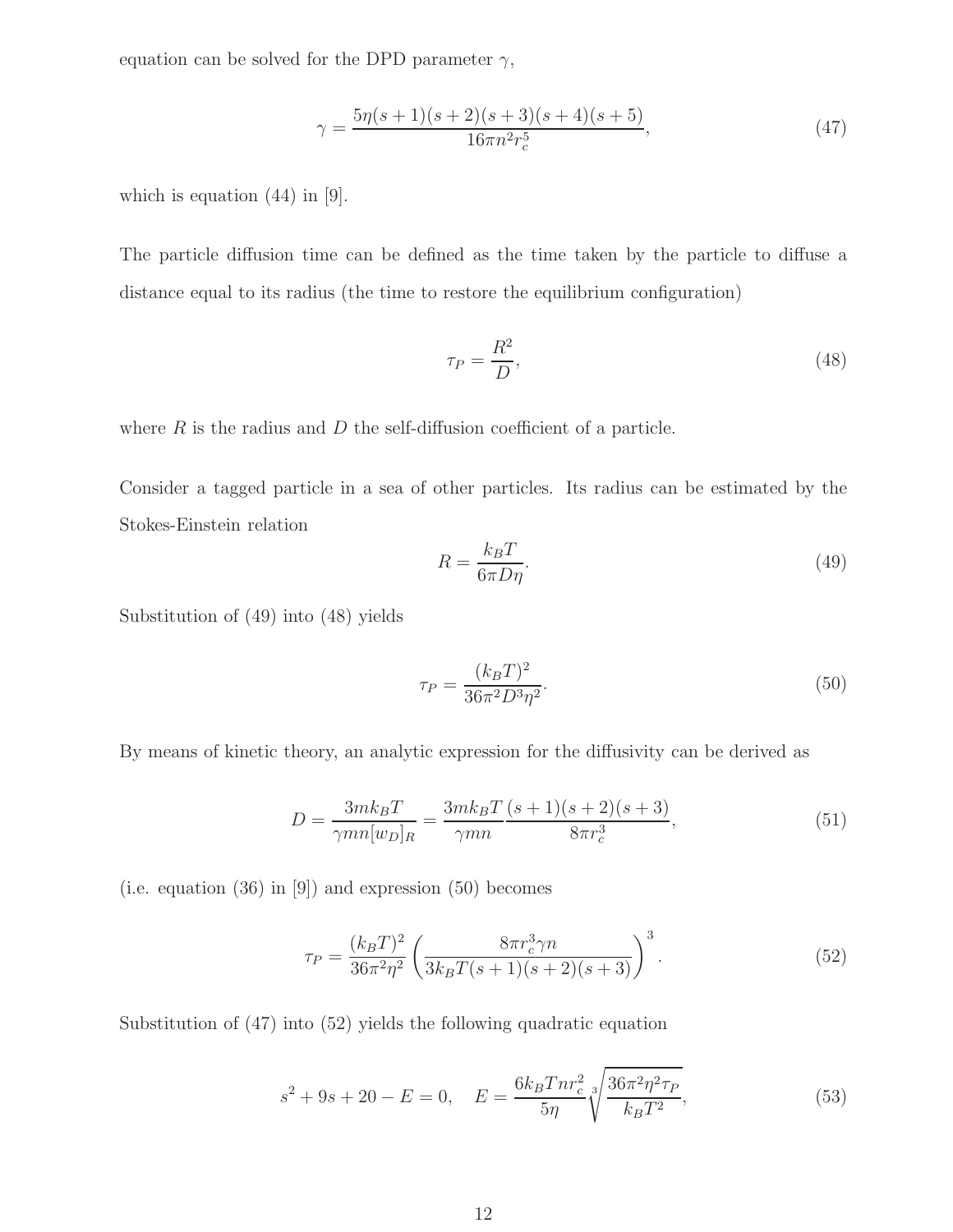which always has two real solutions and we are interested in the positive one

$$
s = \frac{-9 + \sqrt{1 + 4E}}{2}, \quad E > 20.
$$
 (54)

The requirement  $E > 20$  leads to

$$
\tau_P > \frac{31250}{243\pi^2} \frac{\eta}{k_B T n^3 r_c^6} \text{ for a given } \eta,
$$
\n
$$
(55)
$$

$$
\eta < \frac{243\pi^2}{31250} k_B T n^3 r_c^6 \tau_P \text{ for a given } \tau_P. \tag{56}
$$

For given values of  $\tau_P$  and  $\eta$ , satisfying the conditions (55) and (56), values of s and  $\gamma$  can then be computed from (54) and (47), respectively. According to the kinetic theory, the two physical parameters  $\tau_P$  and  $\eta$  will take the specified values for the values of  $r_c$ ,  $k_BT$ , n and m employed.

The DPD without energy conservation describes an isothermal fluid that can be characterised through the mass density  $\rho = mn$ , viscosity  $\eta$  and Schmidt number  $S_c = \eta/\rho D$ . It is convenient to rewrite the particle diffusion time (50) in the form

$$
\tau_P = \frac{1}{36\pi^2} \frac{\rho^3 S_c^3 (k_B T)^2}{\eta^5}.
$$
\n(57)

In investigating the effects of  $\tau_P$ , we keep values of  $\rho$ ,  $\eta$  and  $S_c$  constant. In DPD,  $k_BT$ is simply a specific kinetic energy; by changing  $k_BT$ , one can vary the input  $\tau_P$ . Here, we are interested the relation between the particle diffusion time and the relaxation time of the memory kernel (37) - it will be studied numerically in next section.

## 6 Numerical results

From the DPD equilibrium state space (time-varying positions and velocities of particles), the viscosity can be extracted for different wave numbers. For each wave number, several sets of values of  $C_{\perp}(k,t)/C_{\perp}(k,0)$  can be calculated from the DPD simulation data; these can be employed for fitting and back tracking the physical parameters. We use the fitting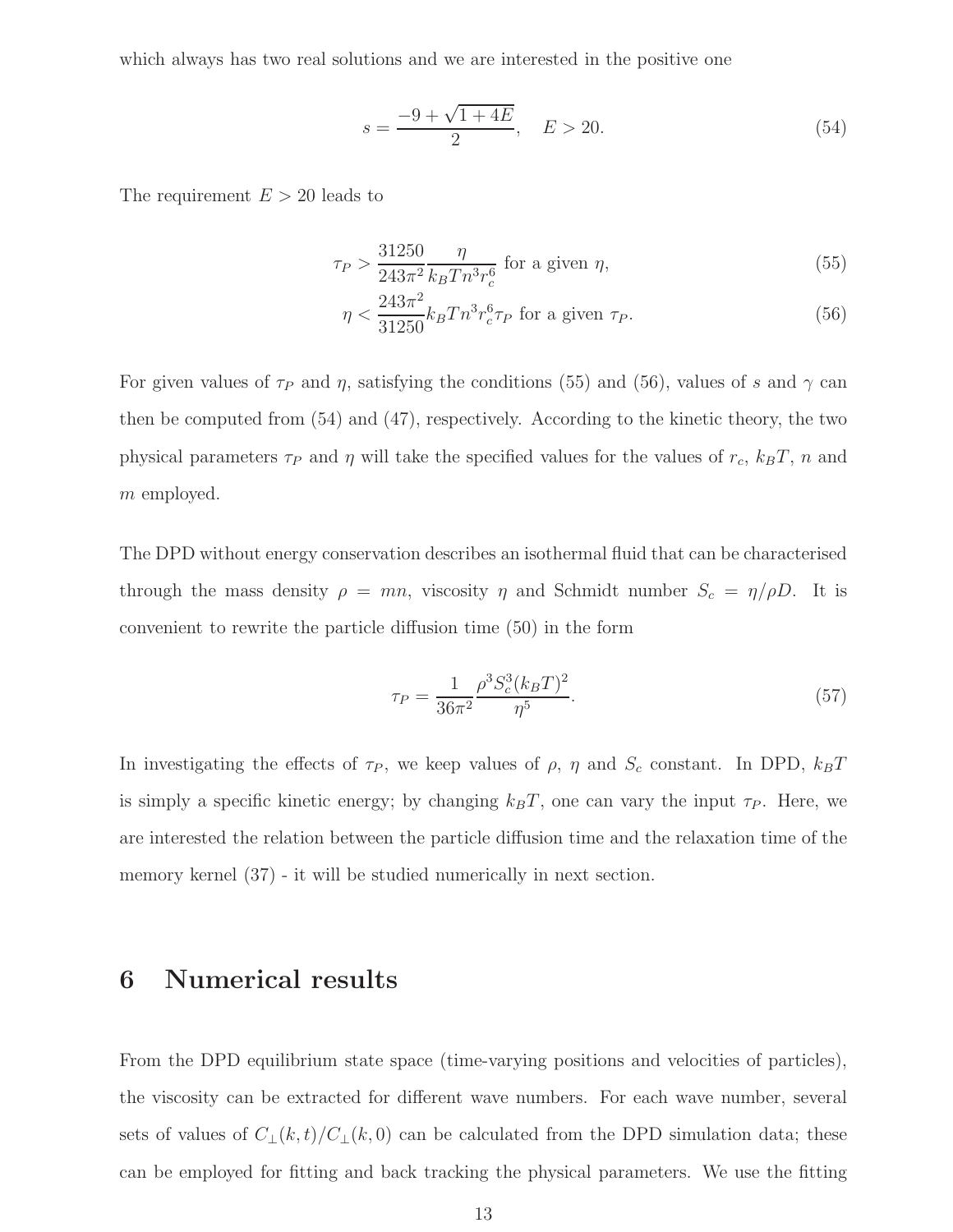model (35) and (41) for Newtonian and viscoelastic fluids, respectively.

Consider a DPD system defined on a domain of  $15 \times 15 \times 15$  with periodic boundary conditions, and  $(a_{ij} = 3.5328, n = 4, r_c = 1.5, k_BT = 1, m = 1, \Delta t = 0.001)$ . Its physical input parameters (fluid properties) chosen to be imposed are  $\eta = 30$  and  $Sc = 500$ , which correspond to the original input parameters:  $\gamma = 6.9710$  and  $s = 0.4244$  [9]. It can be seen that the value of s used here is close to 0.5 (the modified DPD fluid), and the corresponding dynamical correlation length ( $l_0 = 0.0149$ ) is less than  $r_c = 1.5$ . We apply the modified velocity-Verlet algorithm [10] to solve the DPD equations of motion. Here, the wave number is chosen in the range of 0.4189 to 7.1209 (i.e. 17 values) and their associated results are obtained from a single run. A run of  $5 \times 10^5$ ,  $1.5 \times 10^6$ ,  $2 \times 10^6$  time steps produces, respectively, 15, 46 and 62 data sets. For each data set, TCAFs are obtained by averaging 500 overlapping samples in which measurements are made every 5 time steps and there are 1025 measurements per sample. It is observed that using a larger number of data sets make the solution behaviour with respect to the wave number more stable. In the following sections, the obtained results from 62 data sets are presented. Both Newtonian and viscoelastic fitting models are applied to the same TCAF data (i.e.  $C_{\perp}(k,t)/C_{\perp}(k,0)$ ). Their resultant curve fits are observed to be graphically the same; only those for the Newtonian case are displayed. For a time step, the elapsed CPU time of computing TCAF is insignificant compared to that of solving the DPD equations of motion.

#### 6.1 Newtonian fluids

Some typical variations of TCAF are displayed in Figures 1. Since the finite size, defined through wavelength, is taken into account, the Newtonian viscosity estimated from TCAF is a function of the wave number. The obtained results are shown in Figures 2 and 3. One has a wave number-dependent viscosity with the observation time scale being assumed to be large. To obtain the viscosity at  $k = 0$  (a continuum), some extrapolation is needed. As discussed in [11],  $\eta_k$  must be an even function of k and thus may be approximated as

$$
\eta_k = \eta_0 + ak^2,\tag{58}
$$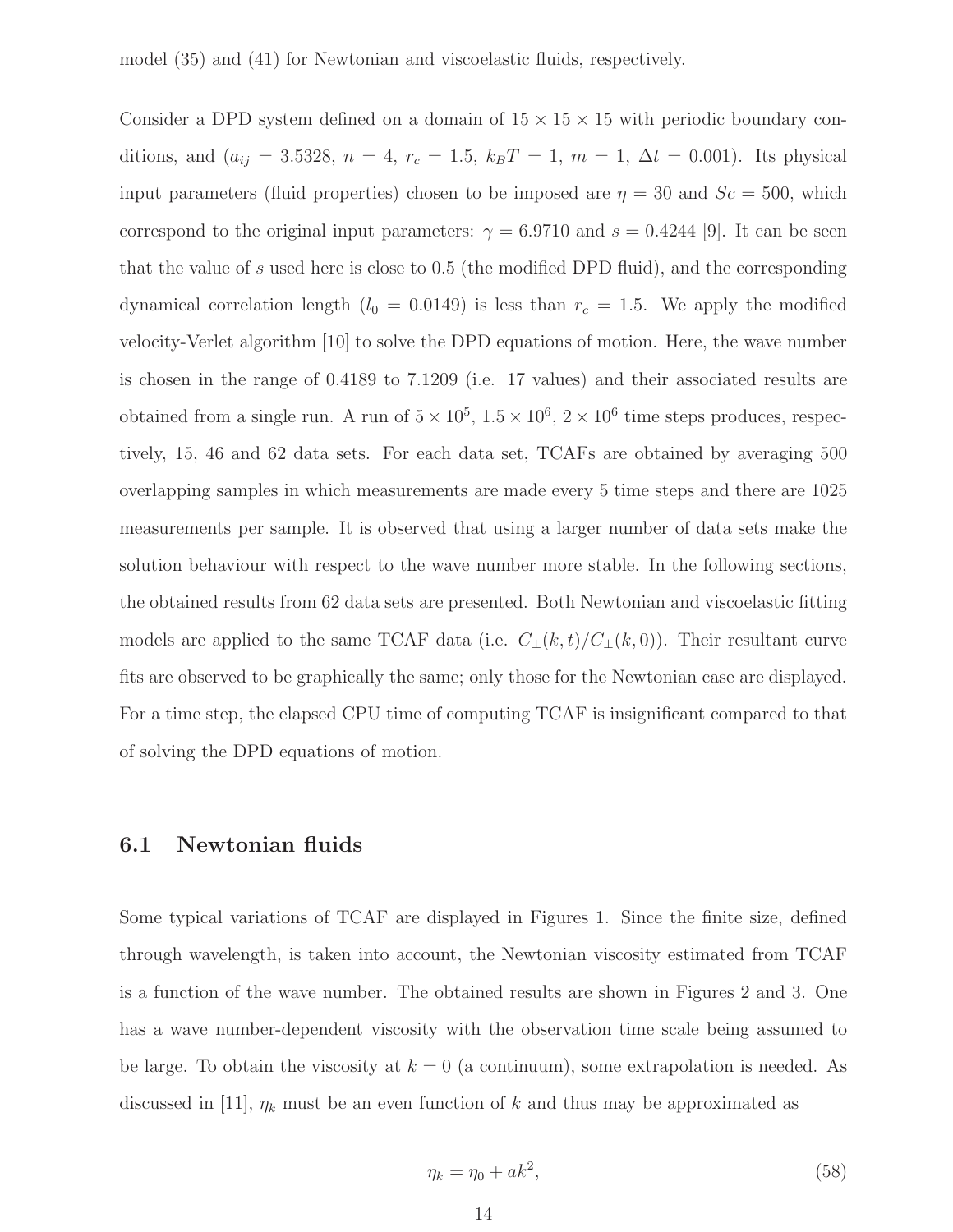where  $\eta_0$  and a are two fitting parameters. Assuming that values of k used for the fitting are sufficiently small,  $\eta_0$  can be regarded as the viscosity at the hydrodynamic limit. Using the first 4 smallest values of k (i.e. 0.4189, 0.8378, 1.2566 and 1.6755), this leads to  $\eta_0 = 29.0214$ . On the other hand, from the kinetic theory [1], the viscosity is estimated as  $\eta = 30$ . The advantage of the TCAF approach is that it can provide information about the size effect on the transport properties. In addition, one can estimate the transport coefficients at the hydrodynamic limit through extrapolation.

#### 6.2 Linear viscoelastic fluids

#### 6.2.1 Wavelength- and frequency-dependent transport coefficients

The stress approximations involve two parameters, the viscosity and relaxation time, which are wavelength- and frequency-dependent.

Figure 4 shows plots of the viscosity and the decay constant of the memory function against the wave number k. When k decreases, the decay constant  $\tau_k$  is seen to increase quickly and is expected to reach its maximum in the hydrodynamic limit. For the shear viscosity  $\eta_k$ , the change is observed to be slow as  $k \to 0$ . The obtained values of  $\eta_k$  here are similar to those in the Newtonian case.

Figure 5 displays the storage modulus and viscosity against the frequency  $\omega$ , according to (42) and (43), for the first (smallest) value of k (i.e.  $k = k_1 = 0.4189$ ). At small values of the frequency (i.e. large observation time scale), the system responses like a fluid and at large values of the frequency, one has a solid-like response. The storage modulus provides a convenient means of quantifying the level of elasticity of the fluid.

Figure 6 displays the shear viscosity against the frequency  $\omega$  for the first four values of k (i.e. 0.4189, 0.8378, 1.2566 and 1.6755). It can be seen that  $\eta' \to \eta_k$  as  $\omega \to 0$  and  $\eta' \to 0$ as  $\omega \to \infty$ .

Figure 7 displays the storage modulus against the frequency  $\omega$  for the first four values of k.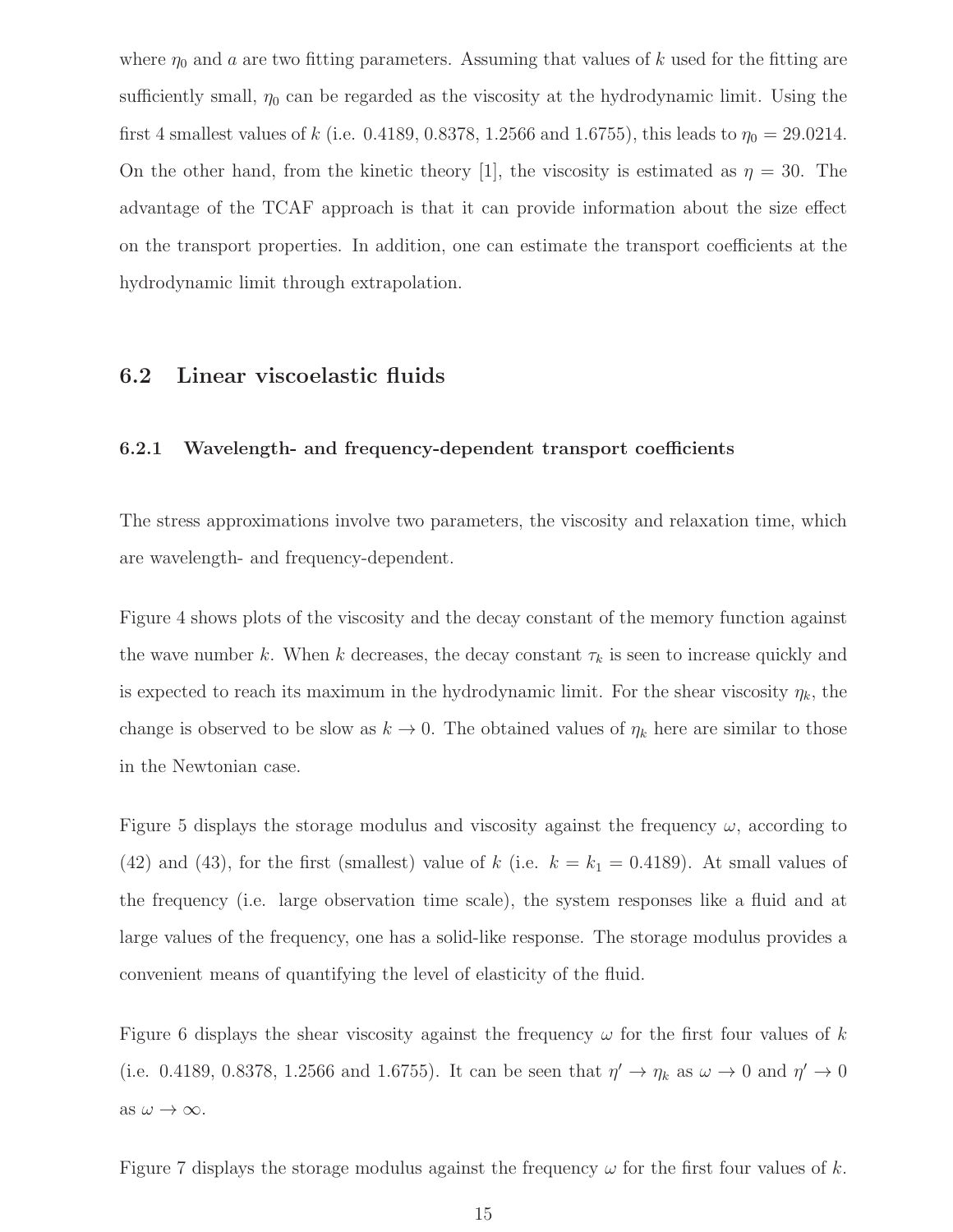It can be seen that  $G' \to 0$  as  $\omega \to 0$  and  $G' \to \eta_k/\tau_k$  as  $\omega \to \infty$ .

#### 6.2.2 Linear viscoelastic effect

As shown above, a DPD model using a single set of particles can result in a linear viscoelastic fluid for  $k \geq 0$ . A concern here is how to quantify the linear viscoelastic effect. Some typical scenarios are studied below and some comments are given at the end of this section. Table 1 displays values of the original DPD parameters  $\gamma$  and s that correspond to the input viscosities and Schmidt numbers imposed here.

#### Same fluid at different imposed  $k_BT$

Five values of  $k_BT$ , (1, 1.1, 1.2, 1.3, 1.4), are employed in conjunction with ( $\rho = 4$ ,  $S_c = 500$ and  $\eta = 30$ ). They lead to  $\tau_P = (0.93, 1.12, 1.33, 1.57, 1.82)$ , respectively, according to (57). The obtained results concerning the effects of the particle diffusion time  $\tau_P$  on the relaxation time of the memory kernel,  $\tau_k$ , over a wide range of k are shown in Figure 8.

#### Fluids of different viscosities

Four values of  $\eta$ , (30, 28, 26, 24), are employed in conjunction with ( $\rho = 4$ ,  $S_c = 500$  and  $k_BT = 1$ ). Figure 9 shows the effects of the imposed viscosity  $\eta$  on the relaxation time  $\tau_k$ over a wide range of  $k$ .

#### Fluids of different Schmidt numbers

Four values of  $S_c$ , (500, 600, 700, 800), are employed in conjunction with ( $\rho = 4$ ,  $\eta = 30$ and  $k_BT = 1$ ). Figure 10 shows the effects of the imposed limit Schmidt number  $S_c$  on the relaxation time  $\tau_k$  over a wide range of k.

From the three figures, it can be seen that the relaxation time, corresponding to different values of  $\tau_P$ ,  $\eta$  or  $S_c$ , apparently converges as k is reduced, and one would expect that an extrapolation will lead to a similar value for the relaxation time in the limit  $k \to 0$ . At finite  $k$ , the obtained results suggest that the relaxation time can be strongly affected by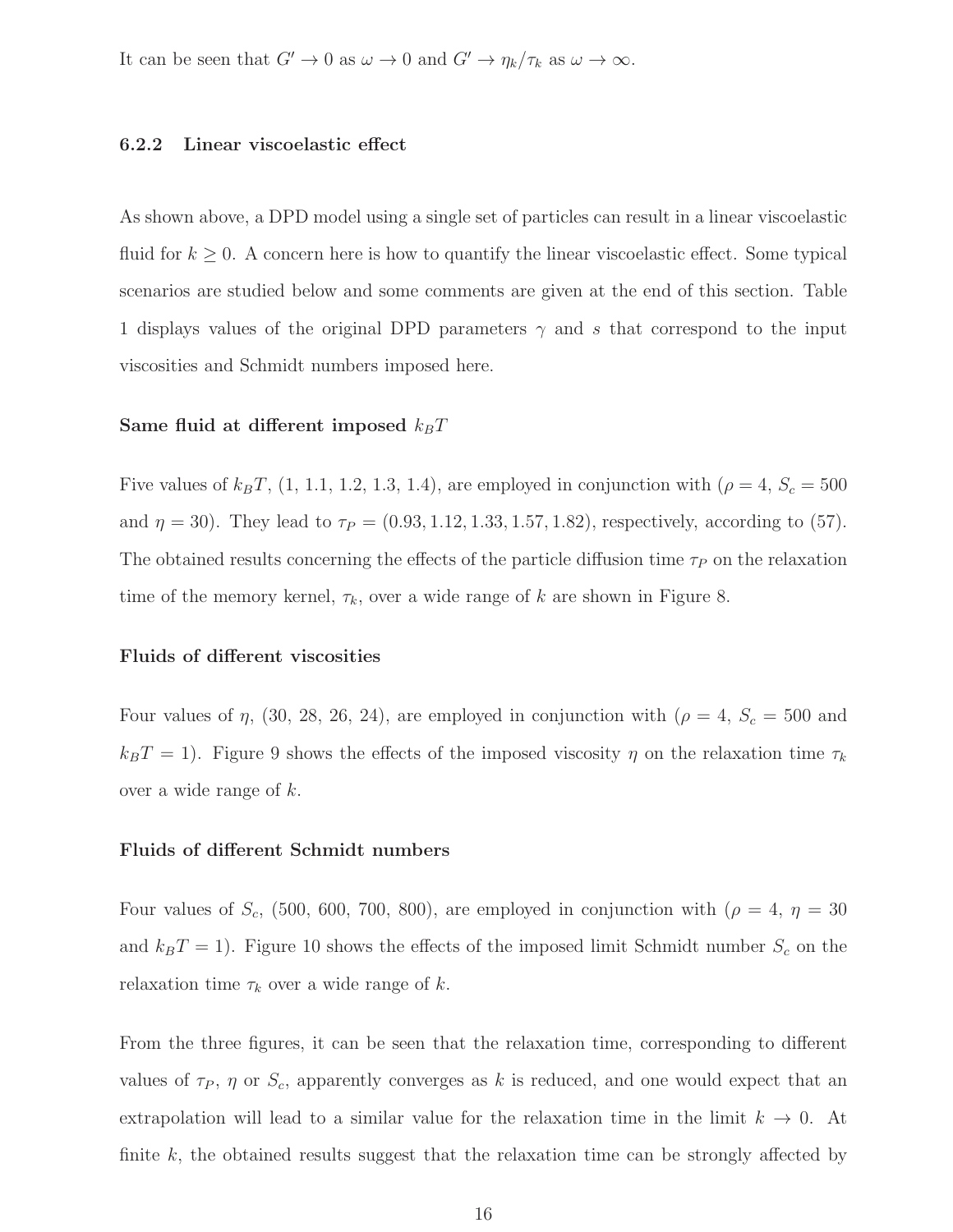the particle diffusion time, viscosity or Schmidt number. An increase in  $\tau_P$ , a decrease in  $\eta$ or an increase in  $S_c$  results in a decrease in  $\tau_k$ . Differences of  $\tau_k$  at small k are thus much smaller than those at large k. It can also been seen that a change in  $S_c$  or  $\tau_P$  can affect the estimated viscosity at the hydrodynamic limit.

## 7 Concluding remarks

In this work, DPD in its generalised hydrodynamic regime is considered. For a Newtonian fluid, the stresses are obtained through a large-time averaging process; they involve one fitting parameter, namely the viscosity, which is wavelength-dependent. For a linear viscoelastic fluids, the stresses involve two fitting parameters, namely the viscosity and the relaxation time, which are wavelength- and frequency-dependent. The wavelength dependency of the transport coefficients is obtained numerically while their frequency dependency can be computed analytically, which allow the effects of the length and time scales introduced by physical phenomena to be determined. The DPD input parameters can be determined from the viscosity, mass density, Schmidt number and diffusion time. Numerical experiments indicate that (i) a fluid modelled from a single set of particles may not be Newtonian, but linear viscoelastic, and any time dependent effects must be carefully looked at, and (ii) the relaxation time measuring the linear viscoelastic effect can be adjusted by means of the input diffusion time, viscosity or Schmidt number at finite wave numbers.

## References

- 1. Marsh C. Theoretical Aspects of Dissipative Particle Dynamics (D. Phil. Thesis). University of Oxford; 1998.
- 2. Ripoll M, Ernst MH, Español P. Large scale and mesoscopic hydrodynamics for dissipative particle dynamics. J Chem Phys 2001;115(15):7271-7284.
- 3. Boon JP, Yip S. Molecular Hydrodynamics. New York: Dover Publications Inc; 1991.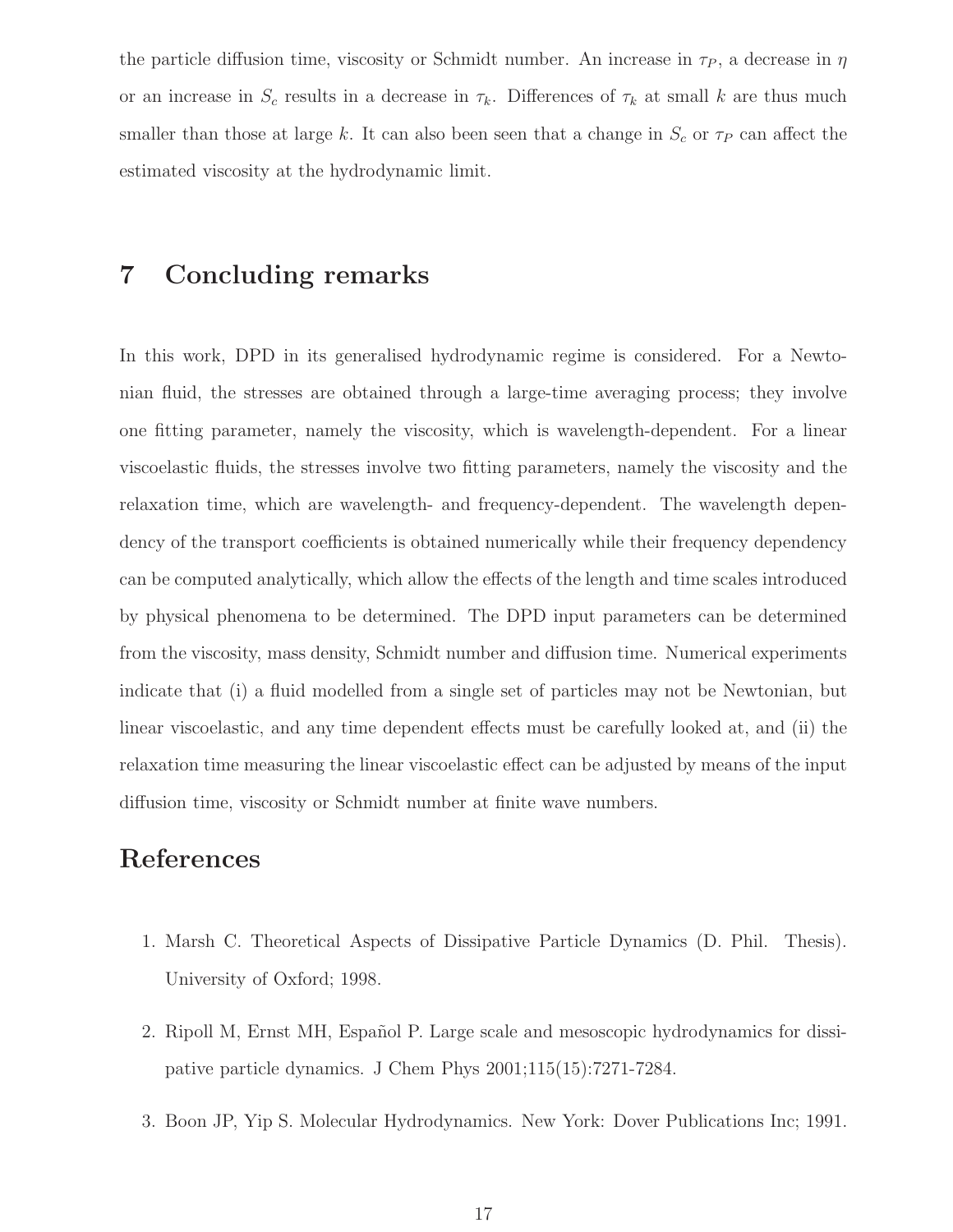- 4. Hansen JP, McDonald IR. Theory of Simple Liquids. 3rd ed. London: Academic Press; 2006.
- 5. Phan-Thien N, Mai-Duy N. Understanding Viscoelasticity: An Introduction to Rheology. 3rd ed. Cham (Switzerland): Springer International Publishing; 2017.
- 6. Hess B. Determining the shear viscosity of model liquids from molecular dynamics simulations. J Chem Phys 2002;116(1):209-217.
- 7. Vogelsang R, Hoheisel C. Computation and analysis of the transverse current autocorrelation function,  $C_t(k,t)$ , for small wave vectors: A molecular-dynamics study for a Lennard-Jones fluid. Phys Rev A 1987;35(4):1786-1794.
- 8. Mai-Duy N, Phan-Thien N, Tran-Cong T. An improved dissipative particle dynamics scheme. Appl Math Model 2017;46:602-617.
- 9. Mai-Duy N, Phan-Thien N, Tran-Cong T. Imposition of physical parameters in dissipative particle dynamics. Comput Phys Comm 2017;221:290-298.
- 10. Groot RD, Warren PB, Dissipative particle dynamics: Bridging the gap between atomistic and mesoscopic simulation, J Chem Phys 1997;107:4423-4435.
- 11. Palmer BJ. Transverse-current autocorrelation-function calculations of the shear viscosity for molecular liquids. Phys Rev E 1994;49(1):359-366.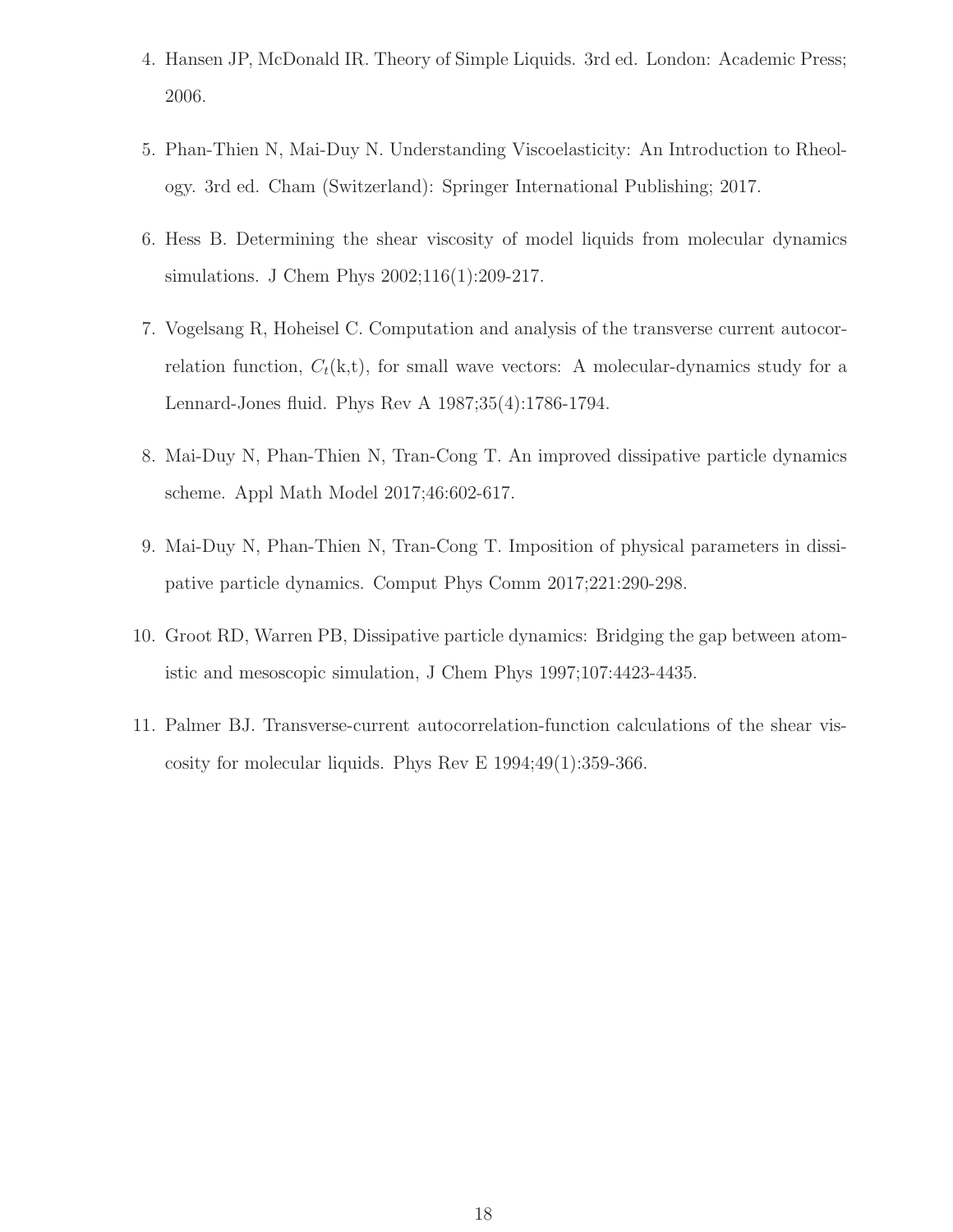| Physical inputs |       | Original DPD parameters |        |
|-----------------|-------|-------------------------|--------|
| $\eta$          | $S_c$ |                         | S      |
| 30              | 500   | 6.9710                  | 0.4244 |
| 28              | 500   | 11.7110                 | 0.7727 |
| 26              | 500   | 19.6042                 | 1.1747 |
| 24              | 500   | 32.9714                 | 1.6441 |
| 30              | 600   | 15.0263                 | 0.8898 |
| 30              | 700   | 27.4087                 | 1.3181 |
| 30              | 800   | 44.9254                 | 1.7169 |
|                 |       |                         |        |

Table 1: Values of the input viscosity and Schmidt number, and the corresponding original DPD parameters for  $(m = 1, n = 4, k_B T = 1, r_c = 1.5)$ .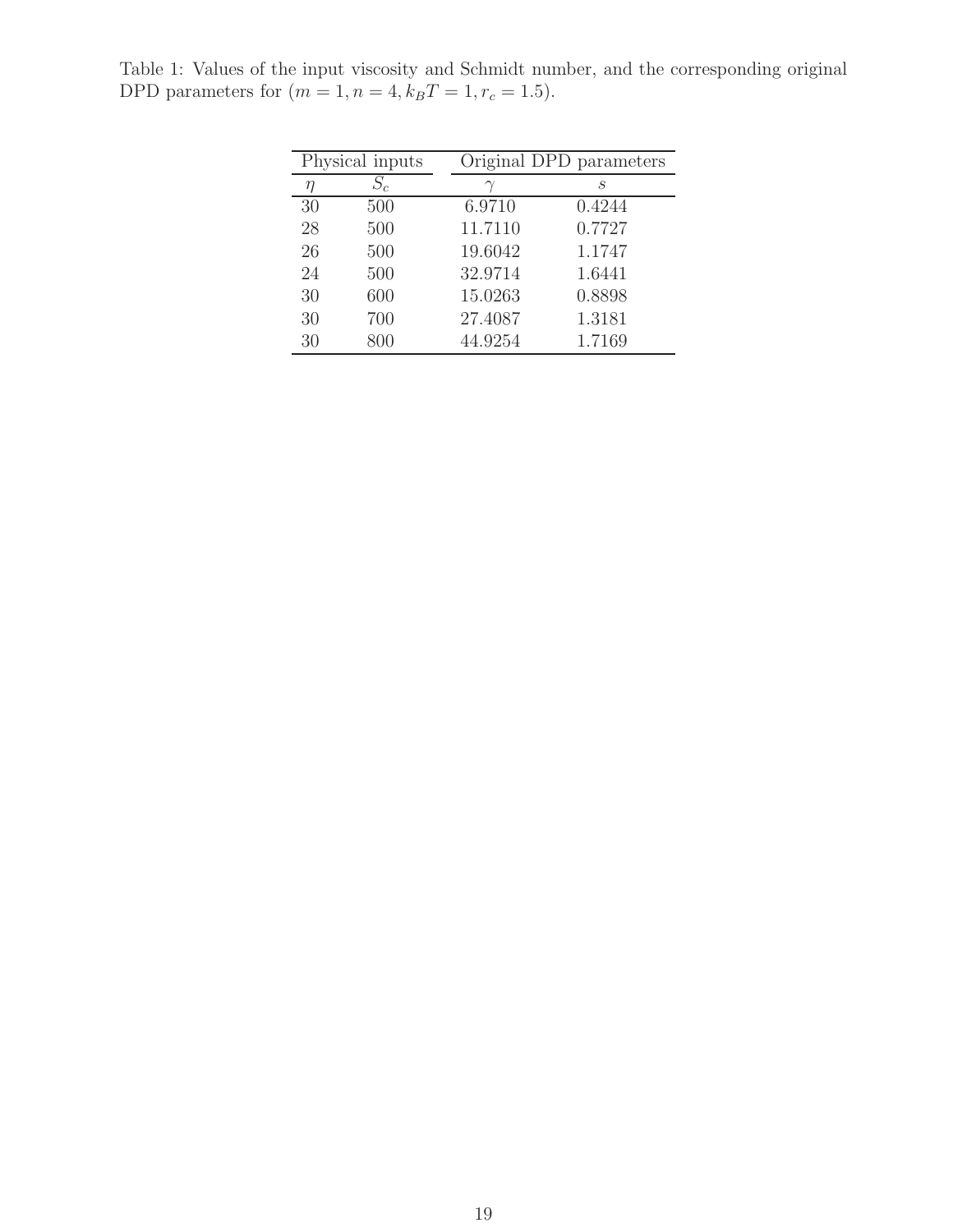

Figure 1: Newtonian fluids: Calculated values of TCAF and their curve fits (solid lines) by using  $(35)$  for the four smallest k values.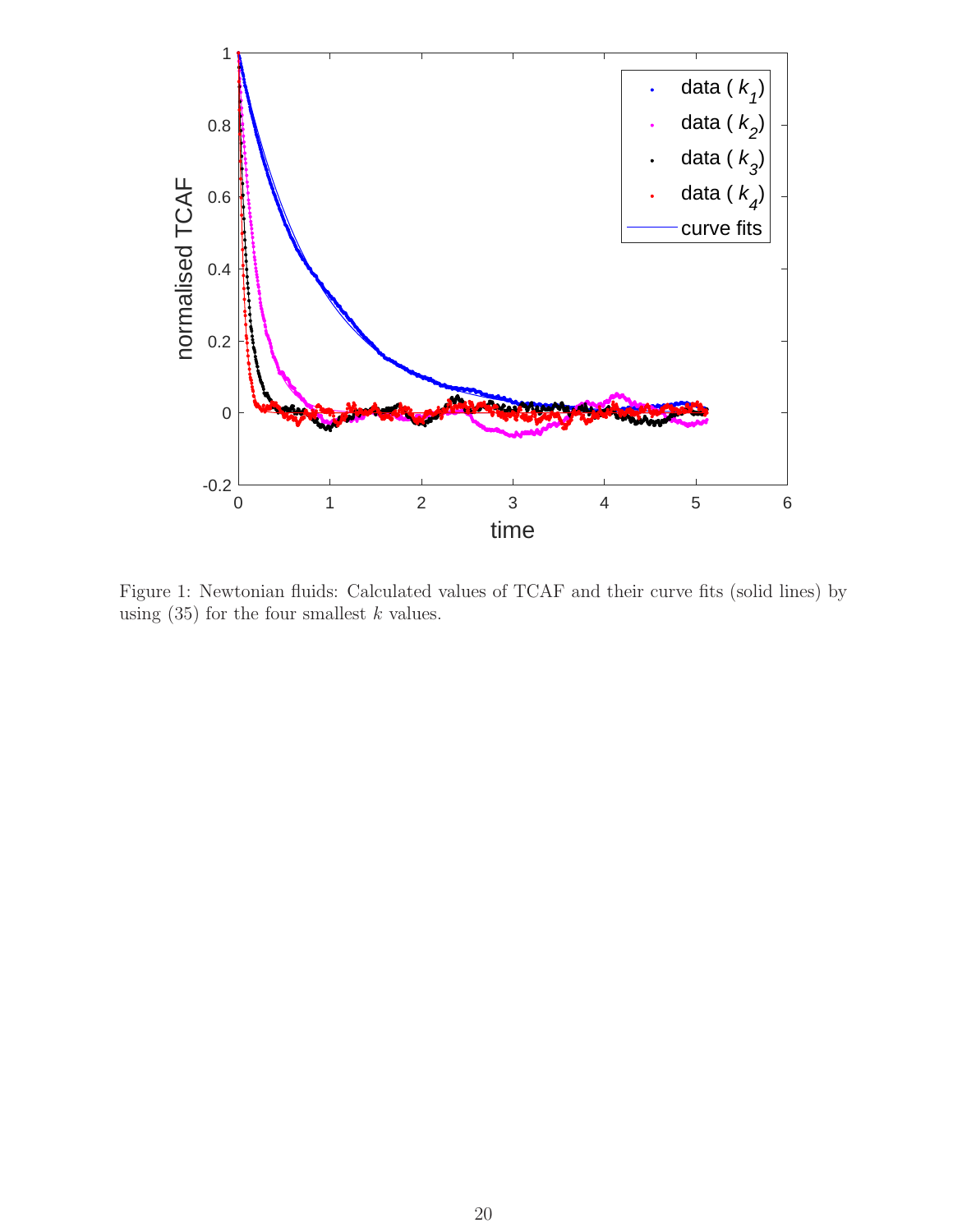

Figure 2: Newtonian fluids: Several data sets are used for obtaining the viscosity. Its deviation is generally reduced with increasing  $k$  value (i.e. top to bottom).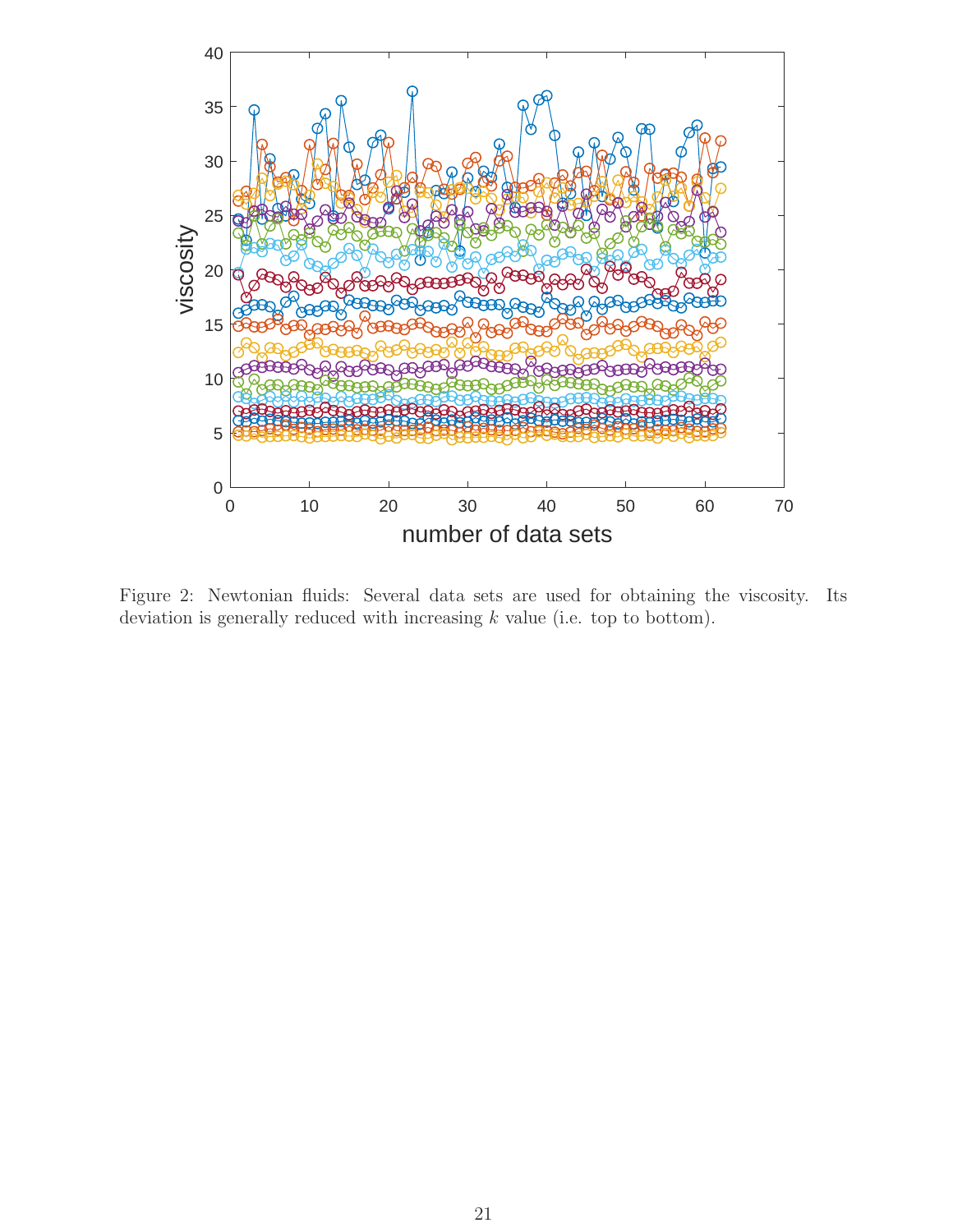

Figure 3: Newtonian fluids: Viscosity as a function of the wave number.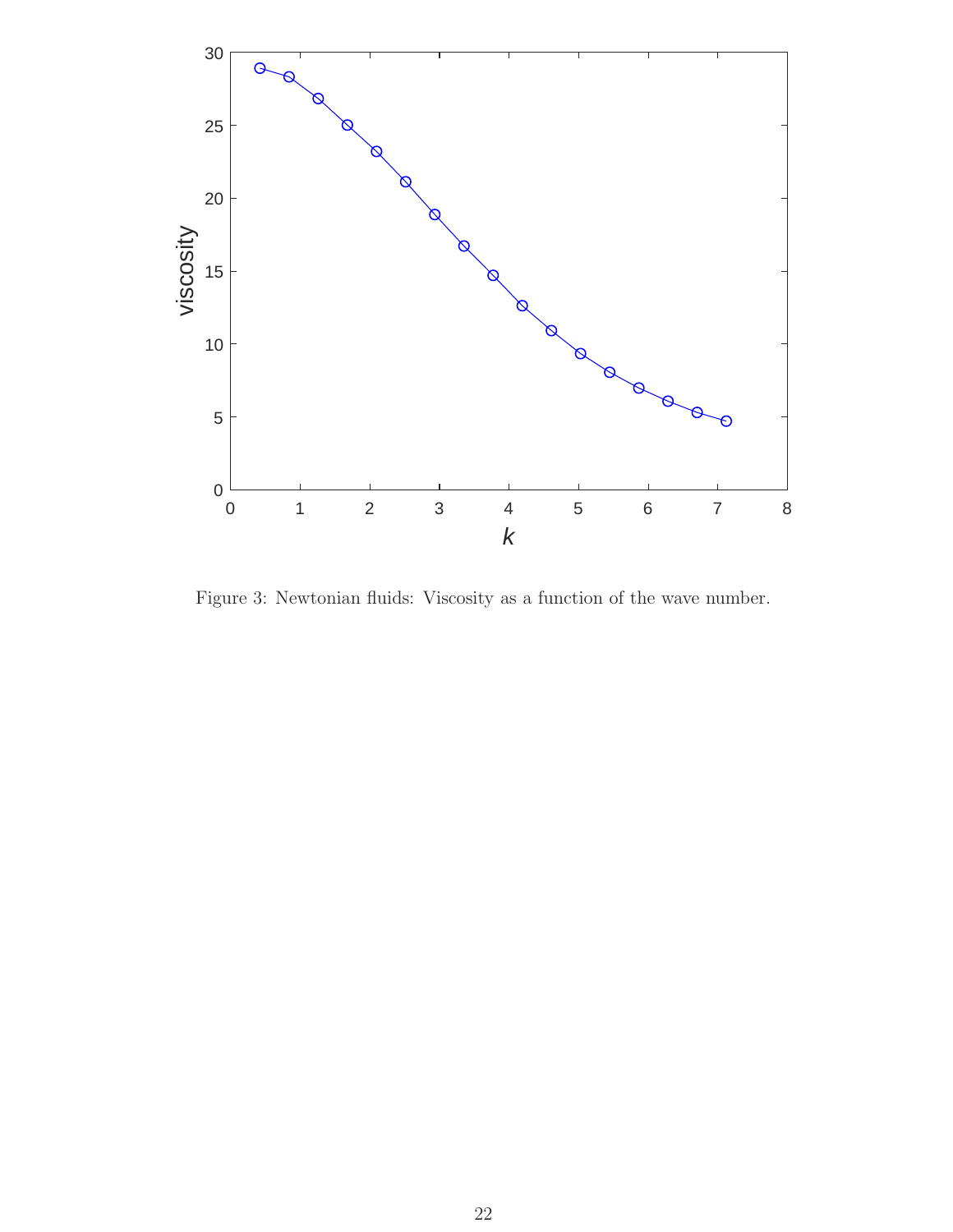

Figure 4: Viscoelastic fluids: The decay constant of the relaxation modulus and the viscosity as functions of the wave number. When  $k$  decreases, the decay constant has the tendency to increase quickly and is expected to reach its maximum in the hydrodynamic limit. For the shear viscosity  $\eta_k$ , the change is seen to be slow as  $k \to 0$ .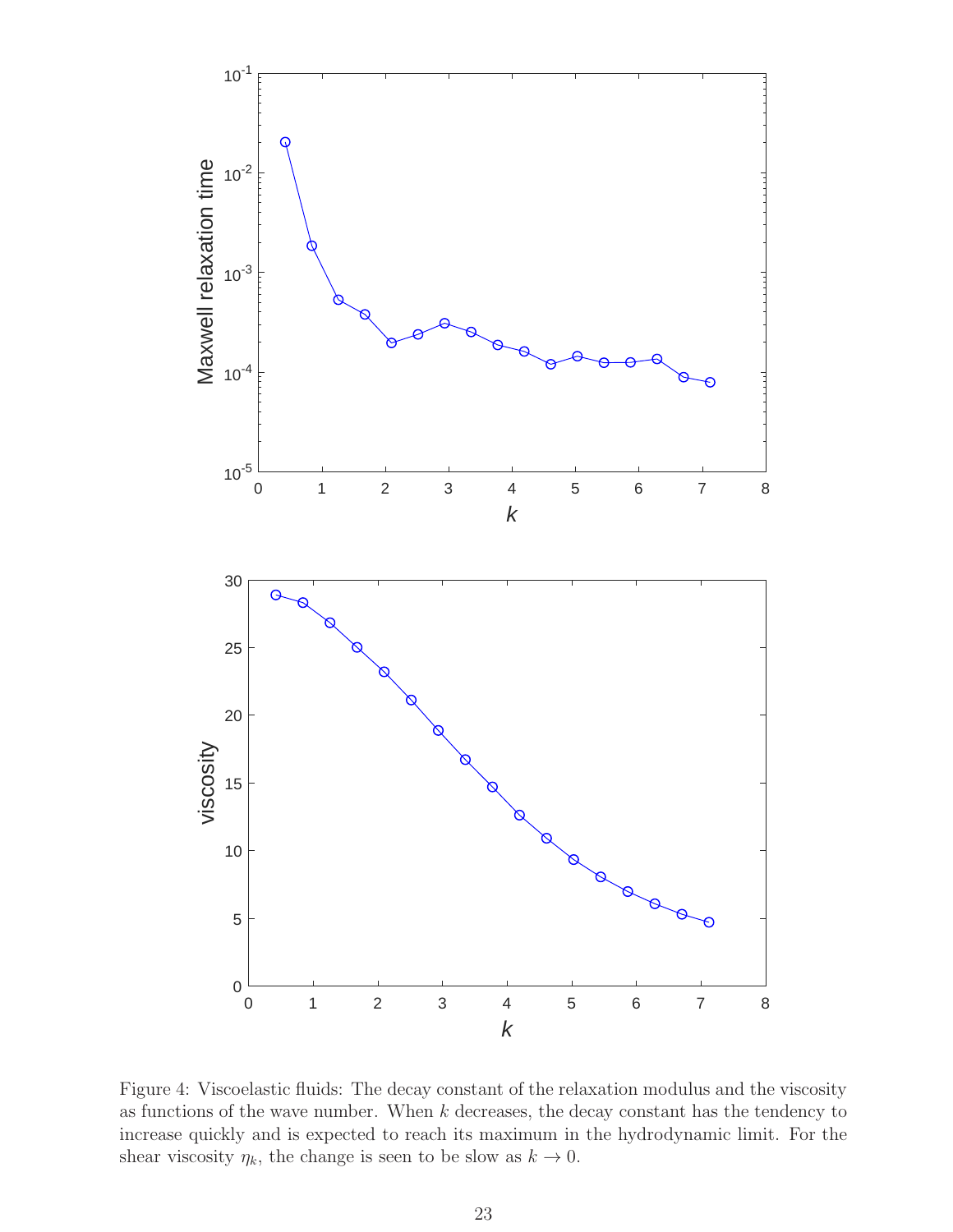

Figure 5: Viscoelastic fluids: Storage modulus and viscosity as functions of the frequency for the smallest wave number (i.e.  $k = k_1 = 0.4189$ ). The system responses like a fluid at small values of the frequency (i.e. large observation time scale) and like a solid at large values of the frequency. The storage modulus provides a convenient means of quantifying the level of elasticity of the fluid.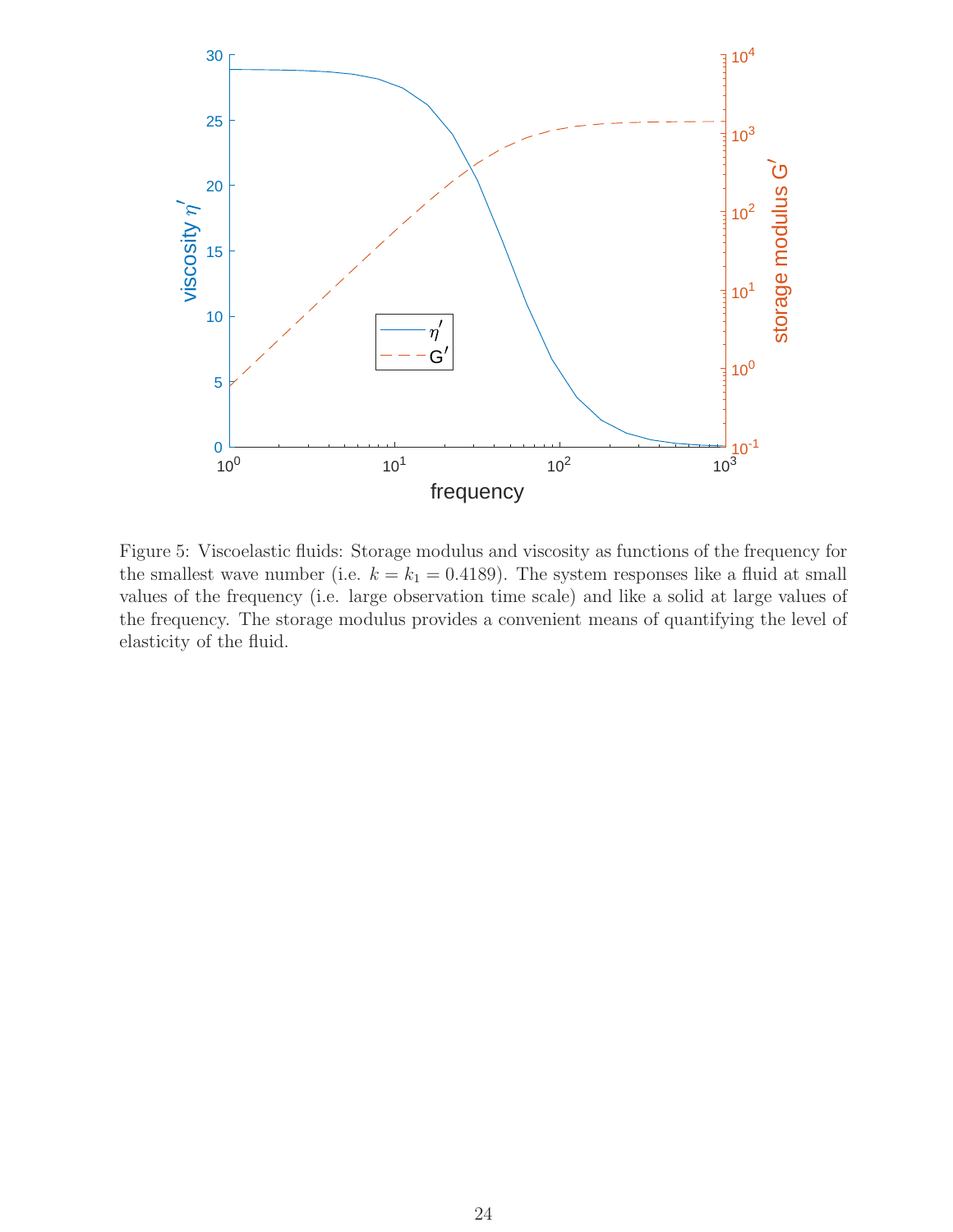

Figure 6: Viscoelastic fluids: Viscosity as a function of the frequency for the first four values of k (i.e. 0.4189, 0.8378, 1.2566 and 1.6755). It can be seen that  $\eta' \to \eta_k$  (i.e. 28.8930, 28.3227, 26.8364, 25.0198) as  $\omega \to 0$  and  $\eta' \to 0$  as  $\omega \to \infty$ .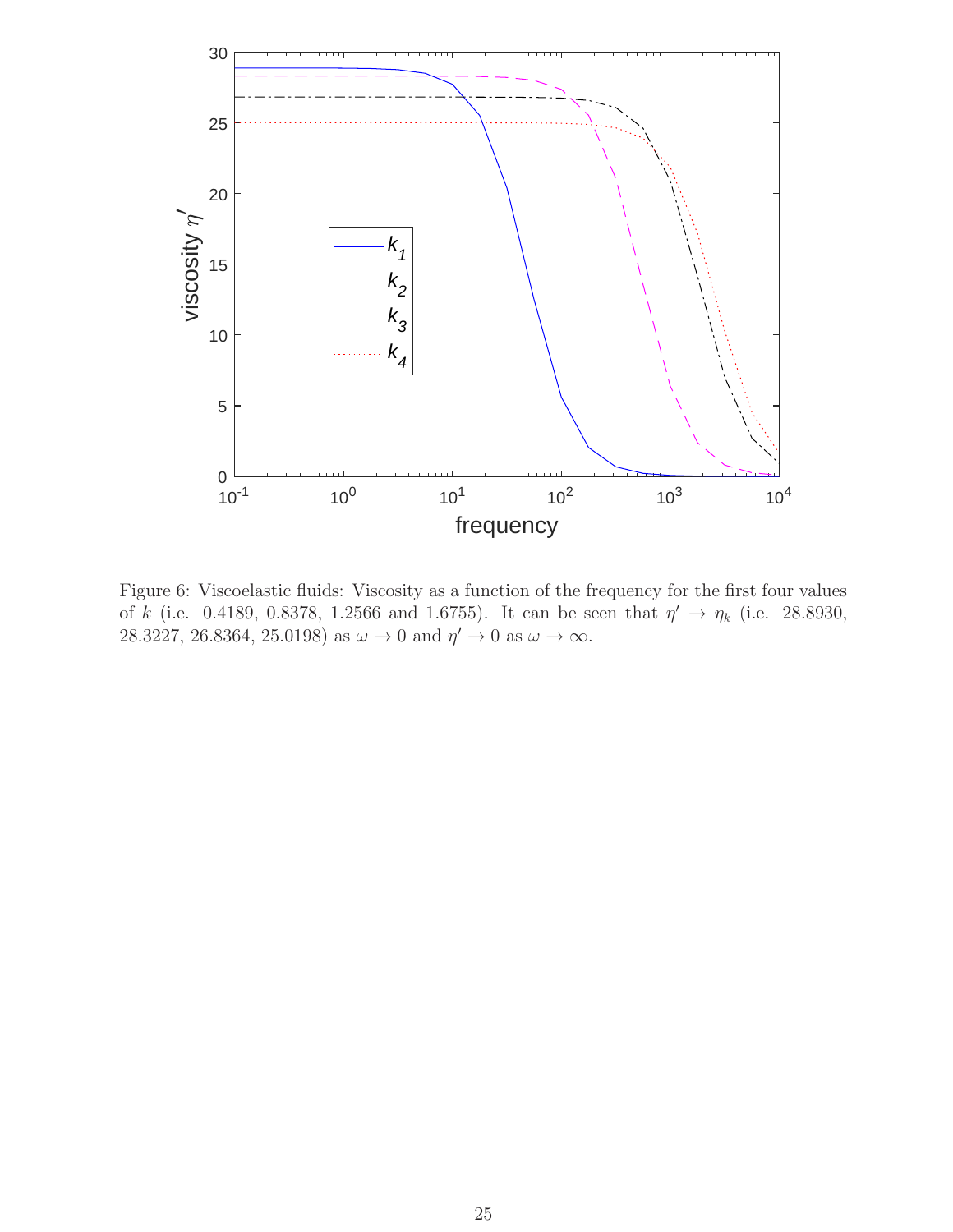

Figure 7: Viscoelastic fluids: Storage modulus as a function of the frequency for the first four values of k (i.e. 0.4189, 0.8378, 1.2566 and 1.6755). It can be seen that  $G' \rightarrow 0$ as  $\omega \to 0$  and  $G' \to \eta_k/\tau_k$  (i.e.  $1.4175 \times 10^3, 1.5283 \times 10^4, 5.0473 \times 10^4, 6.6011 \times 10^4$ ) as  $\omega \to \infty$ . In computing these limit values, the corresponding Maxwell relaxation times used are  $\tau_k = (2.0383 \times 10^{-2}, 1.8532 \times 10^{-3}, 5.3170 \times 10^{-4}, 3.7902 \times 10^{-4}).$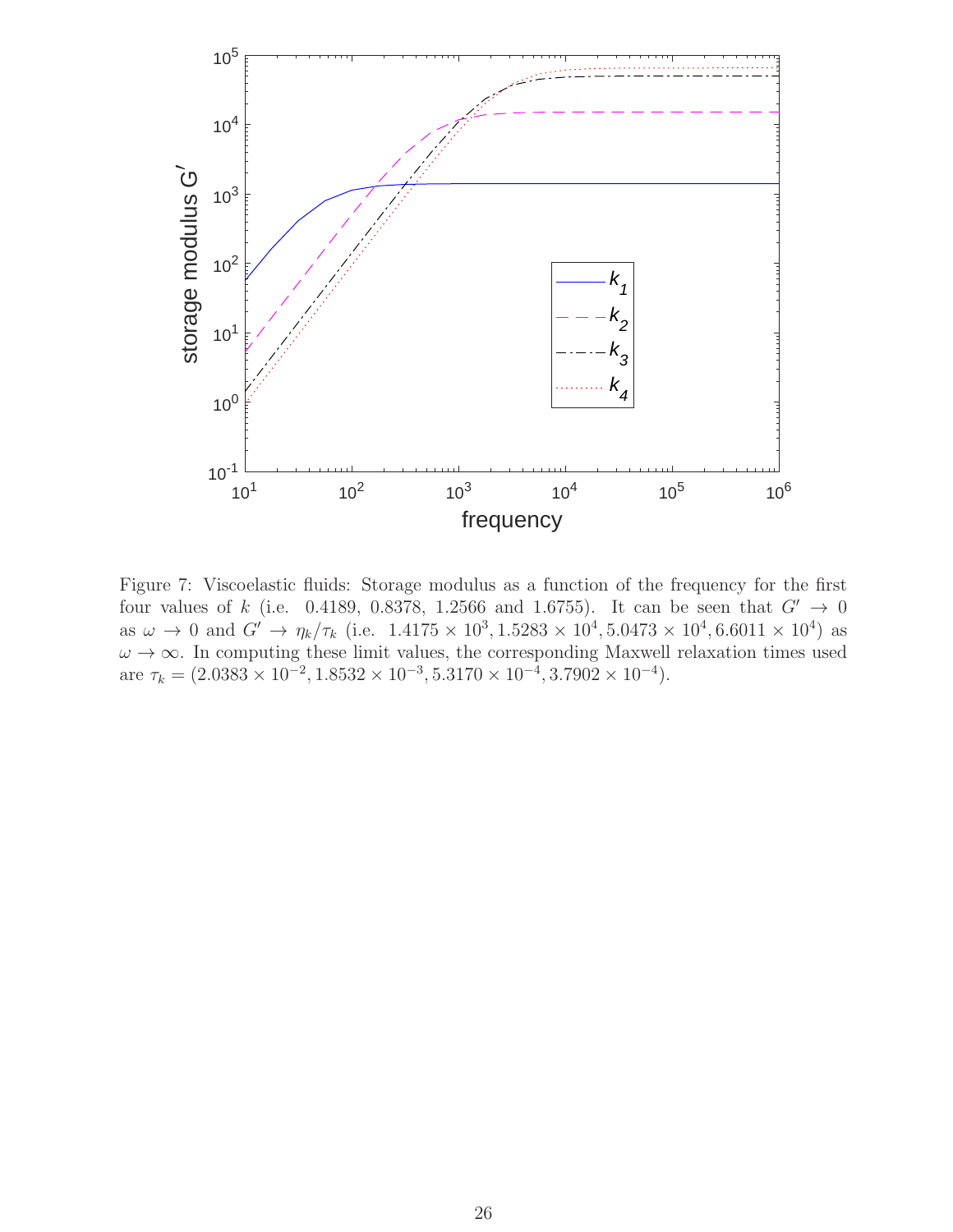

Figure 8: Viscoelastic fluids: As the wave number k is reduced, the relaxation times  $\tau_k$ corresponding to different values of the particle diffusion time  $\tau_P$  apparently converge. At finite k, the obtained results indicate that an increase in  $\tau_P$  results in a decrease in  $\tau_k$ . It can also be seen that a change in  $\tau_P$  can affect the estimated viscosity at the hydrodynamic limit. All cases take  $\rho = 4$ ,  $S_c = 500$  and  $\eta = 30$ .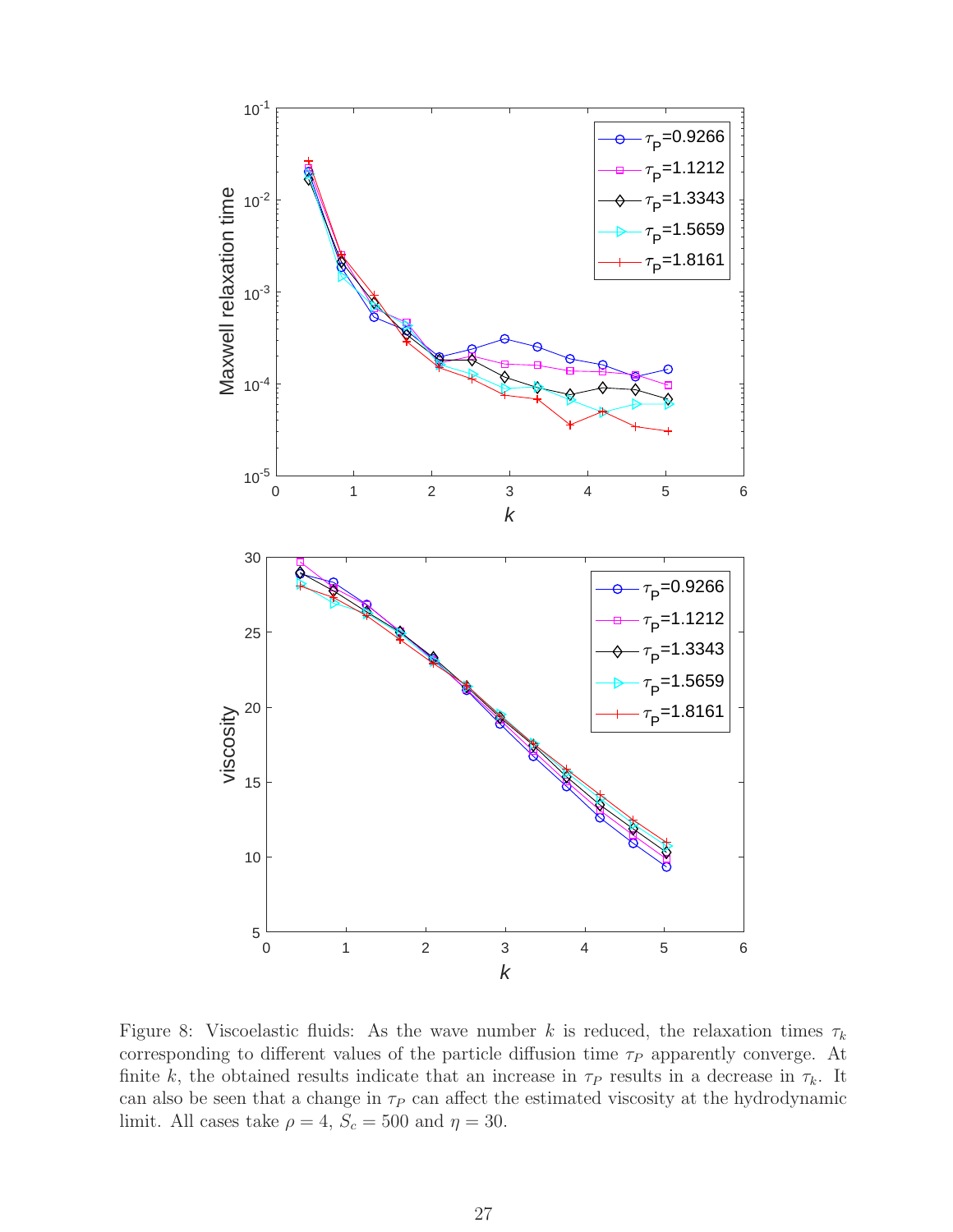

Figure 9: Viscoelastic fluids: As the wave number k is reduced, the relaxation times  $\tau_k$ corresponding to different values of the imposed (limit) viscosity  $\eta$  apparently converge. At finite k, the obtained results indicate that a decrease in  $\eta$  results in a decrease in  $\tau_k$ . All cases take  $\rho = 4, S_c = 500$  and  $k_B T = 1$ .